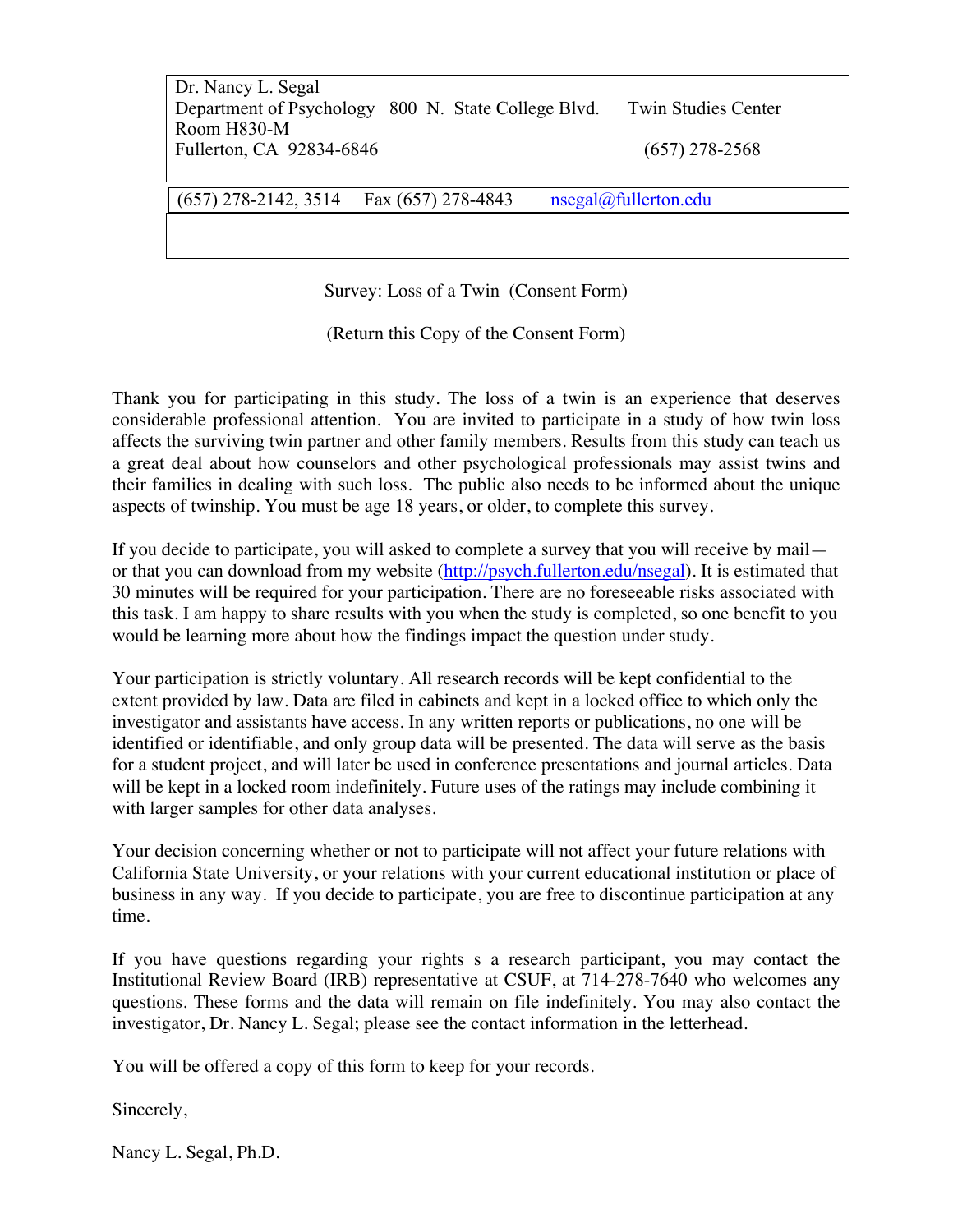You are making a decision about whether or not to participate. Your signature indicates that you have read the information provided above and have decided to participate. You may withdraw at any time without prejudice after signing this form should you choose to discontinue participation in this study.

=============================================================

\_\_\_\_\_\_\_\_\_\_\_\_\_\_\_\_\_\_\_\_\_\_\_\_\_\_\_\_\_\_ \_\_\_\_\_\_\_\_\_ / \_\_\_\_\_\_\_\_ / \_\_\_\_\_\_\_\_ Signature of Participant The Month Day Year

\_\_\_\_\_\_\_\_\_\_\_\_\_\_\_\_\_\_\_\_\_\_\_\_\_\_\_\_\_\_\_ Signature of Investigator

Nancy L. Segal, Ph.D. Professor of Psychology Director, Twin Studies Center formdate 13-AUG-07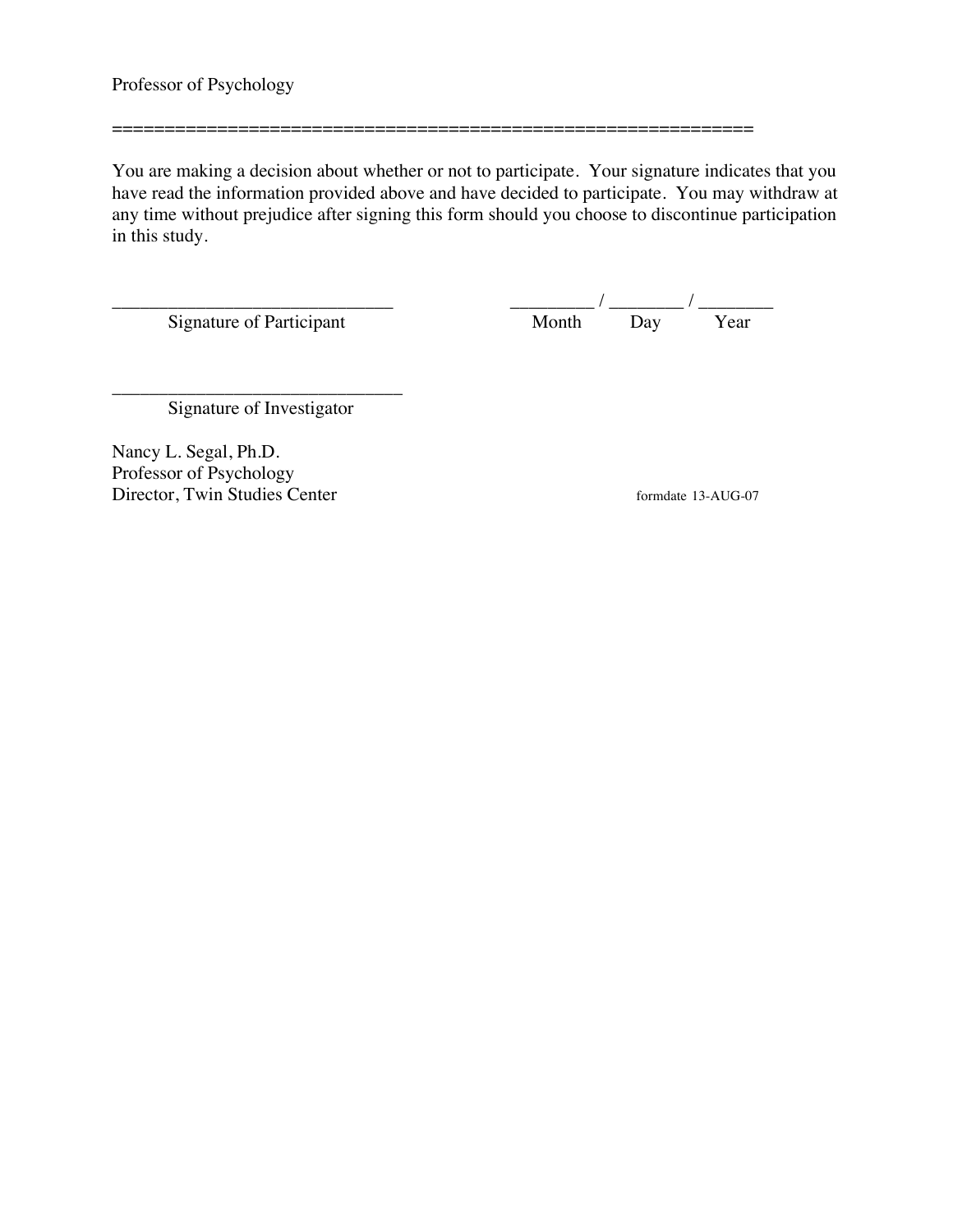| Dr. Nancy L. Segal                                  |  |                            |
|-----------------------------------------------------|--|----------------------------|
| Department of Psychology 800 N. State College Blvd. |  | <b>Twin Studies Center</b> |
| Room H830-M                                         |  |                            |
| Fullerton, CA 92834-6846                            |  | $(657)$ 278-2568           |

### (657) 278-2142, 3514 Fax (657) 278-4843 nsegal@fullerton.edu

Survey: Loss of a Twin (Consent Form)

(Keep this Copy of the Consent Form)

Thank you for participating in this study. The loss of a twin is an experience that deserves considerable professional attention. You are invited to participate in a study of how twin loss affects the surviving twin partner and other family members. Results from this study can teach us a great deal about how counselors and other psychological professionals may assist twins and their families in dealing with such loss. The public also needs to be informed about the unique

If you decide to participate, you will asked to complete a survey that you will receive by mail or that you can download from my website (http://psych.fullerton.edu/nsegal). It is estimated that 30 minutes will be required for your participation. There are no foreseeable risks associated with this task. I am happy to share results with you when the study is completed, so one benefit to you would be learning more about how the findings impact the question under study.

Your participation is strictly voluntary. All research records will be kept confidential to the extent provided by law. Data are filed in cabinets and kept in a locked office to which only the investigator and assistants have access. In any written reports or publications, no one will be identified or identifiable, and only group data will be presented. The data will serve as the basis for an MA thesis for an advanced graduate student, and will later be used in conference presentations and journal articles. Data will be kept in a locked room indefinitely. Future uses of the ratings may include combining it with larger samples for other data analyses.

Your decision concerning whether or not to participate will not affect your future relations with California State University, or your relations with your current educational institution or place of business in any way. If you decide to participate, you are free to discontinue participation at any time.

If you have questions regarding your rights s a research participant, you may contact the Institutional Review Board (IRB) representative at CSUF, at 657-278-7640 who welcomes any questions. These forms and the data will remain on file indefinitely. You may also contact the investigator, Dr. Nancy L. Segal; please see the contact information in the letterhead.

You will be offered a copy of this form to keep for your records.

Sincerely,

Nancy L. Segal, Ph.D. Professor of Psychology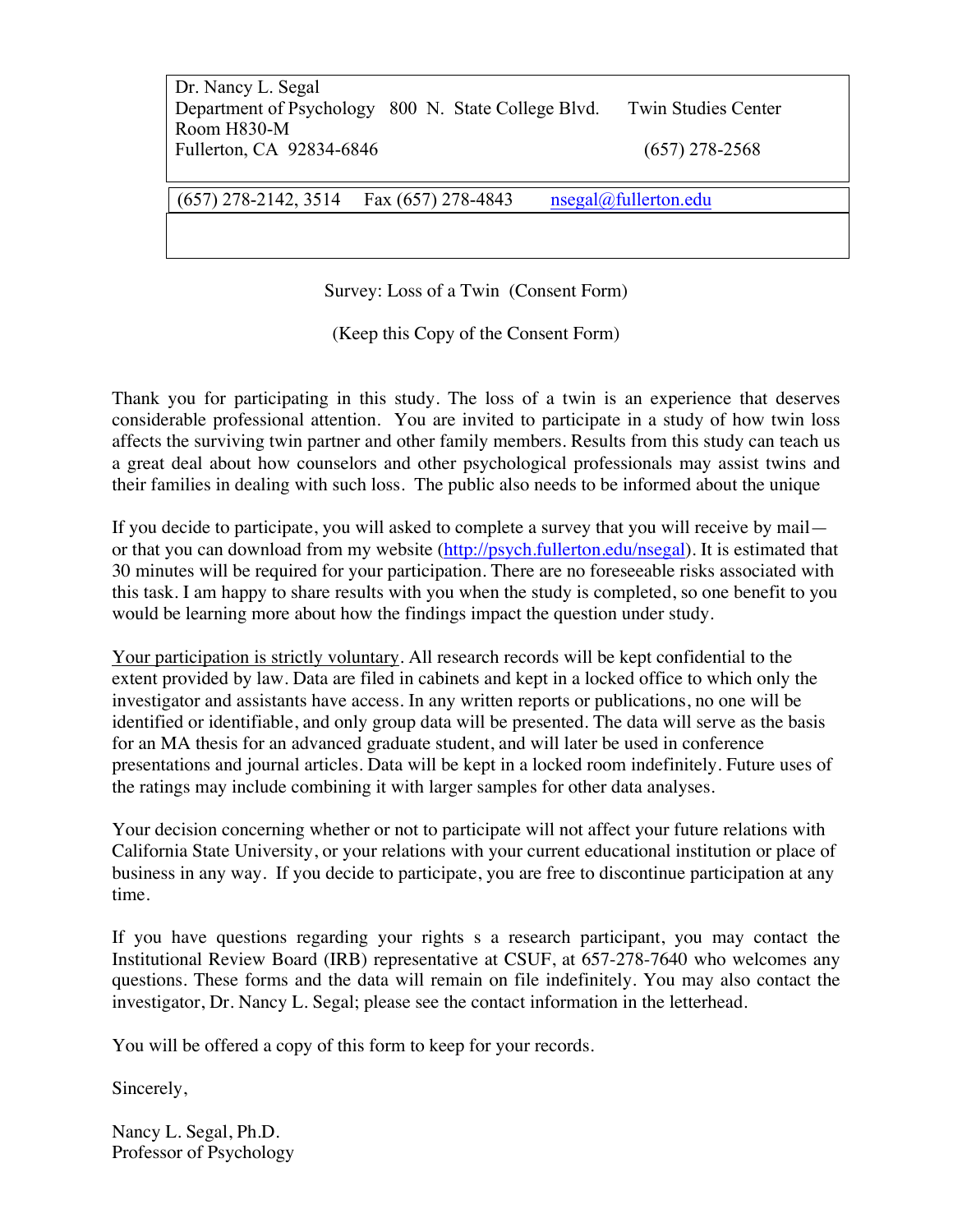You are making a decision about whether or not to participate. Your signature indicates that you have read the information provided above and have decided to participate. You may withdraw at any time without prejudice after signing this form should you choose to discontinue participation in this study.

=============================================================

Signature of Participant

 $\frac{1}{\text{Month}}$  /  $\frac{1}{\text{Day}}$  /  $\frac{1}{\text{Year}}$ 

\_\_\_\_\_\_\_\_\_\_\_\_\_\_\_\_\_\_\_\_\_\_\_\_\_\_\_\_\_\_\_ Signature of Investigator

Nancy L. Segal, Ph.D. Professor of Psychology Director, Twin Studies Center formdate 26-JUN-09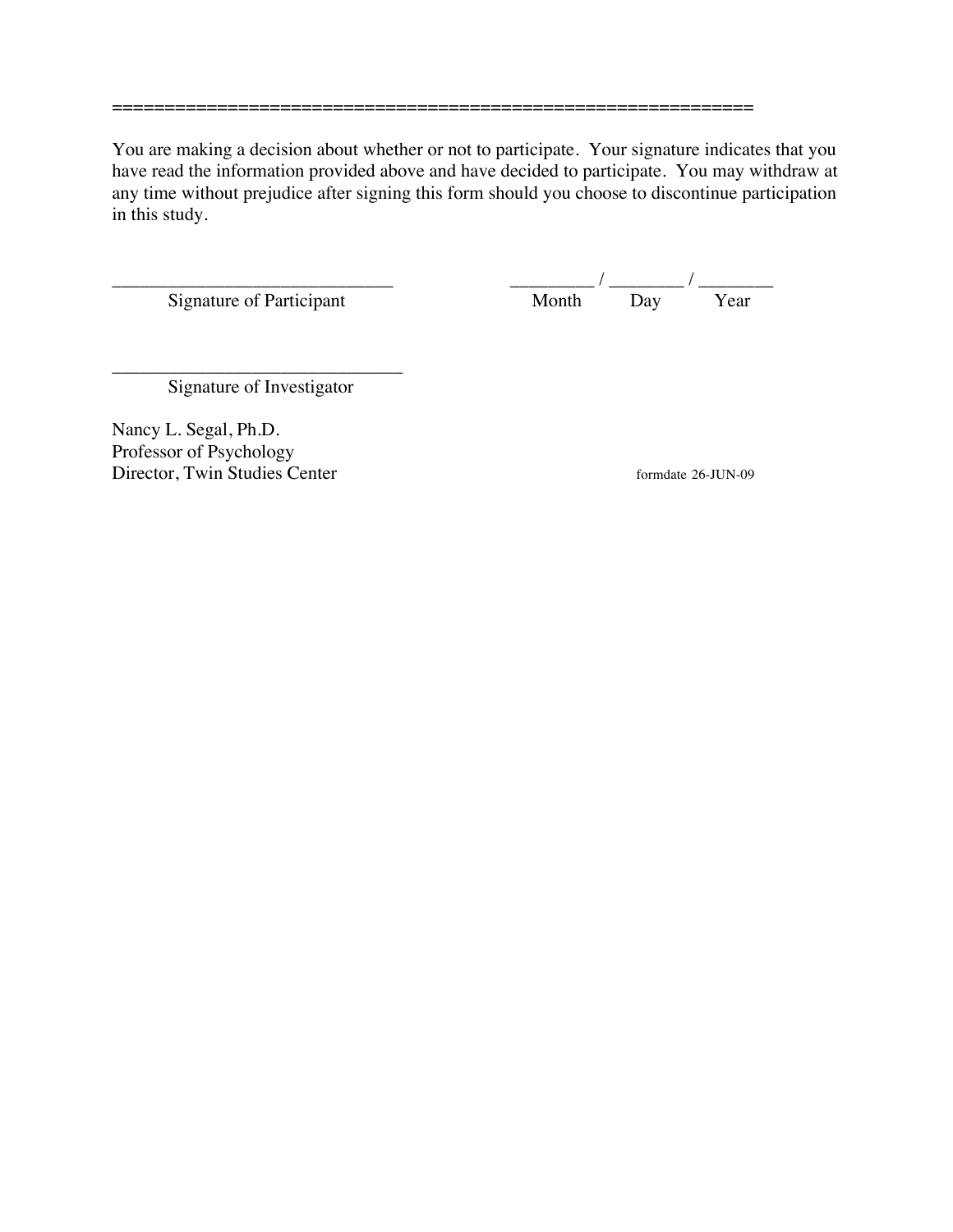#### TWIN SURVEY

Thank you so much for participating in our study of twins. We understand that you are a twin who has lost his, or her, twin partner. We realize the very sensitive nature of this subject, but we would greatly appreciate it if you would take the time to complete the questions that appear on this form -- the information you provide will enable us to better understand this situation, in the hope that we can eventually help other twinless twins. In fact, the idea for this survey came about because twins who had lost their twin brothers and sisters contacted our laboratory for information and assistance. All information you provide is completely confidential. We plan to conduct a telephone follow-up survey wherever possible. Finally, because of our strong interest in this area, we are willing to accept partially completed questionnaires. However, we encourage you to provide as much information as possible. PLEASE PRINT ALL INFORMATION. Please print this and mail it to Dr. Nancy L. Segal (the address appears on the last page—you will be reimbursed for postage.)

| NAME First Middle                                     |                | Last                                                            |  |
|-------------------------------------------------------|----------------|-----------------------------------------------------------------|--|
|                                                       |                |                                                                 |  |
|                                                       |                |                                                                 |  |
|                                                       | Day Month Year |                                                                 |  |
|                                                       |                |                                                                 |  |
|                                                       |                |                                                                 |  |
|                                                       |                |                                                                 |  |
|                                                       |                |                                                                 |  |
| YOUR BIRTHDAY: ____ __________ _____                  |                |                                                                 |  |
|                                                       | Day Month Year |                                                                 |  |
| SEX: (Circle One) Male Female                         |                |                                                                 |  |
| YOUR CURRENT AGE IN YEARS                             |                |                                                                 |  |
|                                                       |                |                                                                 |  |
| YOUR CURRENT MARITAL/RELATIONSHIP STATUS (Circle One) |                |                                                                 |  |
|                                                       |                | Single Married Divorced Separated In a Significant Relationship |  |
|                                                       |                |                                                                 |  |

If you need extra space to answer any of the questions that follow, please feel free to use the margins, the back of this form, or to include additional sheets. Please read every question COMPLETELY before answering, or before deciding that a certain item does not apply to you. No question is adequate for every individual. We encourage you to let us know about things we have failed to ask.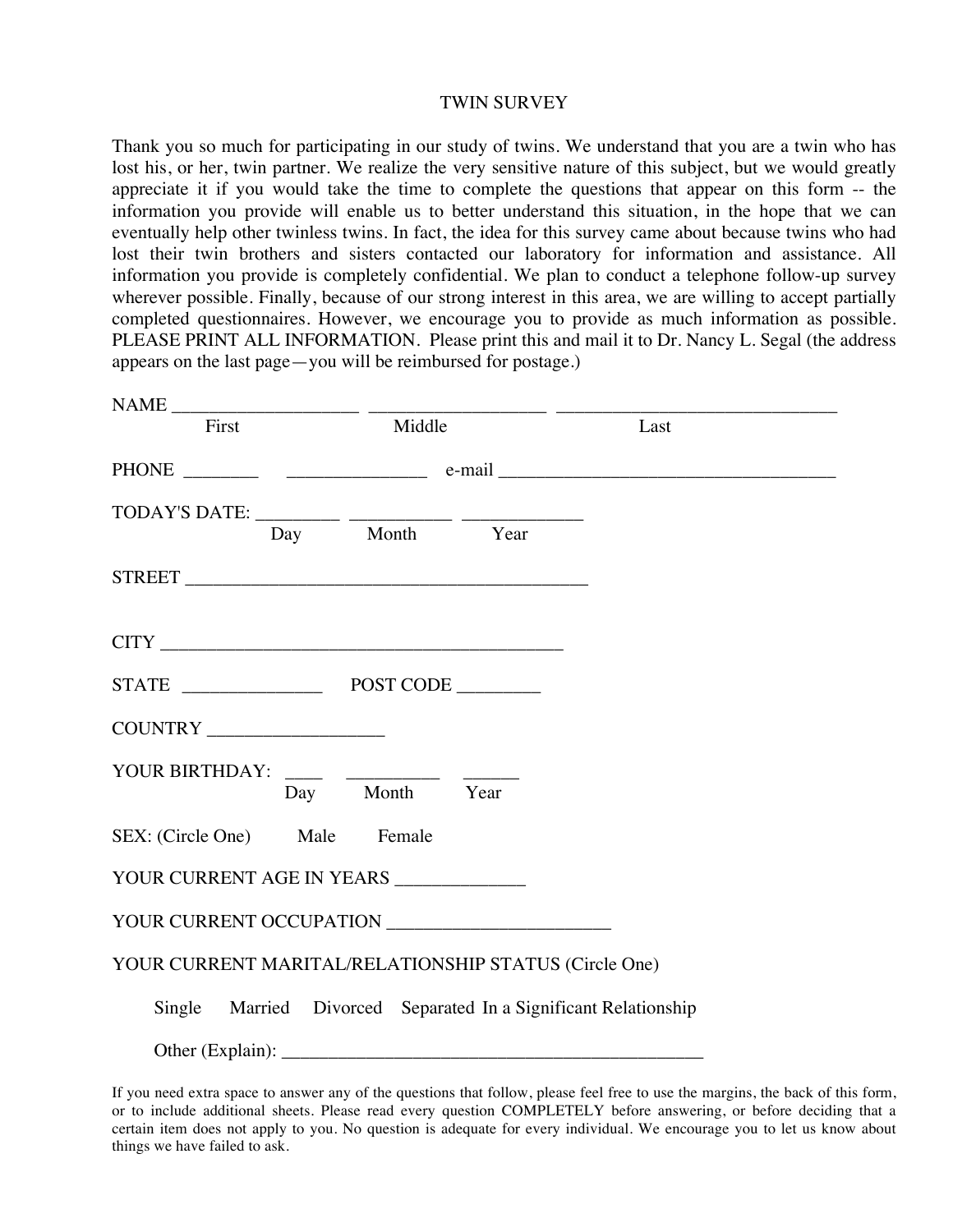### 1. I was born a: (Circle one) Twin Triplet Quadruplet

Birth Order: I was the (circle): 1st-BORN 2nd-BORN Uncertain OTHER: \_\_\_\_\_\_ Birth Weight: I was (circle): HEAVIER at birth LIGHTER at birth Uncertain OTHER:

### THE WORD "TWIN" WILL BE USED FROM THIS POINT ON, EVEN IF YOU WERE BORN A TRIPLET OR A QUADRUPLET.

- 2. If you were to rate your feelings of CLOSENESS toward your twin, which of the choices listed below would be most true for you? (Please circle a number)
	- 1... much closer than any best friend.
	- 2... generally closer than any best friend.
	- 3... as close as any best friend.
	- 4... not as close as best friends, but closer than casual friends.
	- 5... as close as casual friends.
	- 6... generally less close than casual friends.
	- 7... much less close than casual friends.
	- 3. If you were to rate how COMPETITIVE you felt toward your twin, which of the choices listed below would be most true for you? (Please circle an answer).
		- 1... often competitive
		- 2... generally competitive
		- 3... competitive only occasionally
		- 4... rarely, or never, competitive
	- 4. This section will ask HOW MUCH TIME you used to spend with your twin. Please answer ALL parts of question 4.
		- A. Have you ever lived apart (in different homes) from your twin? (Circle one) YES NO

If YES, indicate the dates that you lived apart, and the distance (in km or miles) that separated you. (Add additional lines, if needed)

| <b>DATES LIVING APART</b> |  |            | <b>DISTANCE LIVING APART</b> |              |                |
|---------------------------|--|------------|------------------------------|--------------|----------------|
| From                      |  | To         |                              | (Circle one) |                |
| month year                |  | month year |                              | km           | m <sub>1</sub> |
| month year                |  | month year |                              | km           | m <sub>1</sub> |
| month year                |  | month year |                              | km           | m <sub>1</sub> |
| month year                |  | month year |                              | km           | m <sub>1</sub> |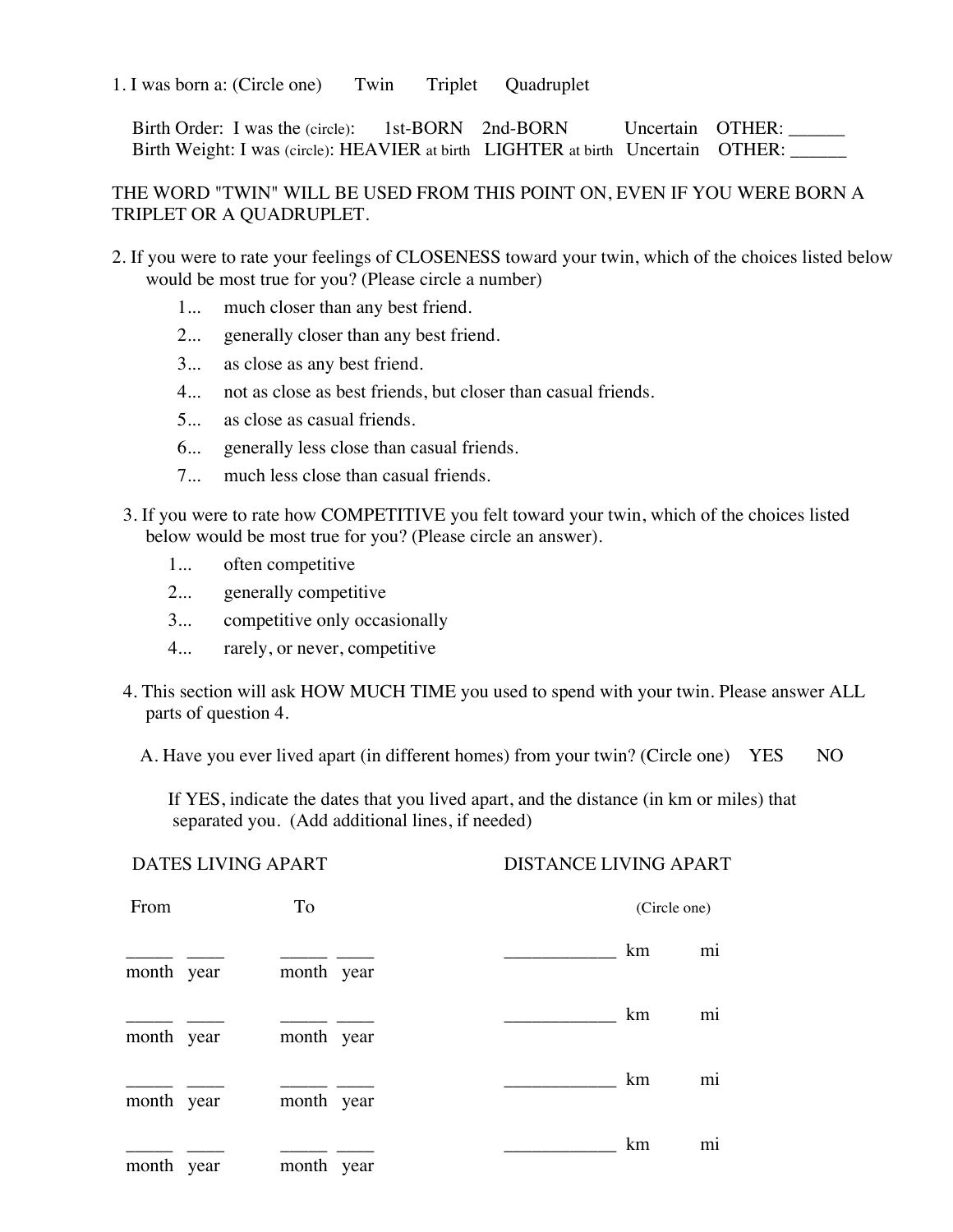B . Were you living together at the time of your twin's death? (Circle one)

YES NO

C. On the average, when living TOGETHER (in the same home) with your twin, how much time did you spend together? (Circle one number)

1. . . every day

- 2. . . 2-3 times per week
- 3. . . 1 time per week
- 4. . . 2-3 times per month
- 5. . . 1 time per month
- 6. . . 2-3 times per year
- 7. . . 1 time per year
- 8. . . never
- $9. \ldots$  other (EXPLAIN):  $\Box$
- D. On the average, when living APART FROM your twin (in different homes), how much time did you spend together? (Circle one number)
	- 1. . . every day
	- 2. . . 2-3 times per week
	- 3. . . 1 time per week
	- 4. . . 2-3 times per month
	- 5. . . 1 time per month
	- 6. . . 2-3 times per year
	- 7. . . 1 time per year
	- 8. . . never
	- 9. . . other (EXPLAIN): \_\_\_\_\_\_\_\_\_\_\_\_\_\_\_\_\_\_\_\_\_\_\_\_\_\_\_\_\_\_\_\_\_\_
- 5. We are interested in knowing how you felt when seeing or meeting other twin pairs BEFORE YOUR TWIN'S DEATH. (Circle one number)
	- 1. . . Very happy
	- 2. . . Generally happy
	- 3. . . Neutral; I did not really react when I saw other twin pairs
	- 4. . . Generally unhappy
	- 5. . . Very unhappy
	- 6. . . Does not apply
- 6. Anwer both A and B
	- A. My twin and I were raised in the same home by our biological parents. (Circle one)

YES NO OTHER (Explain): \_\_\_\_\_\_\_\_\_\_\_\_\_\_\_\_\_\_\_\_\_\_\_\_\_\_\_\_\_\_\_\_\_\_\_\_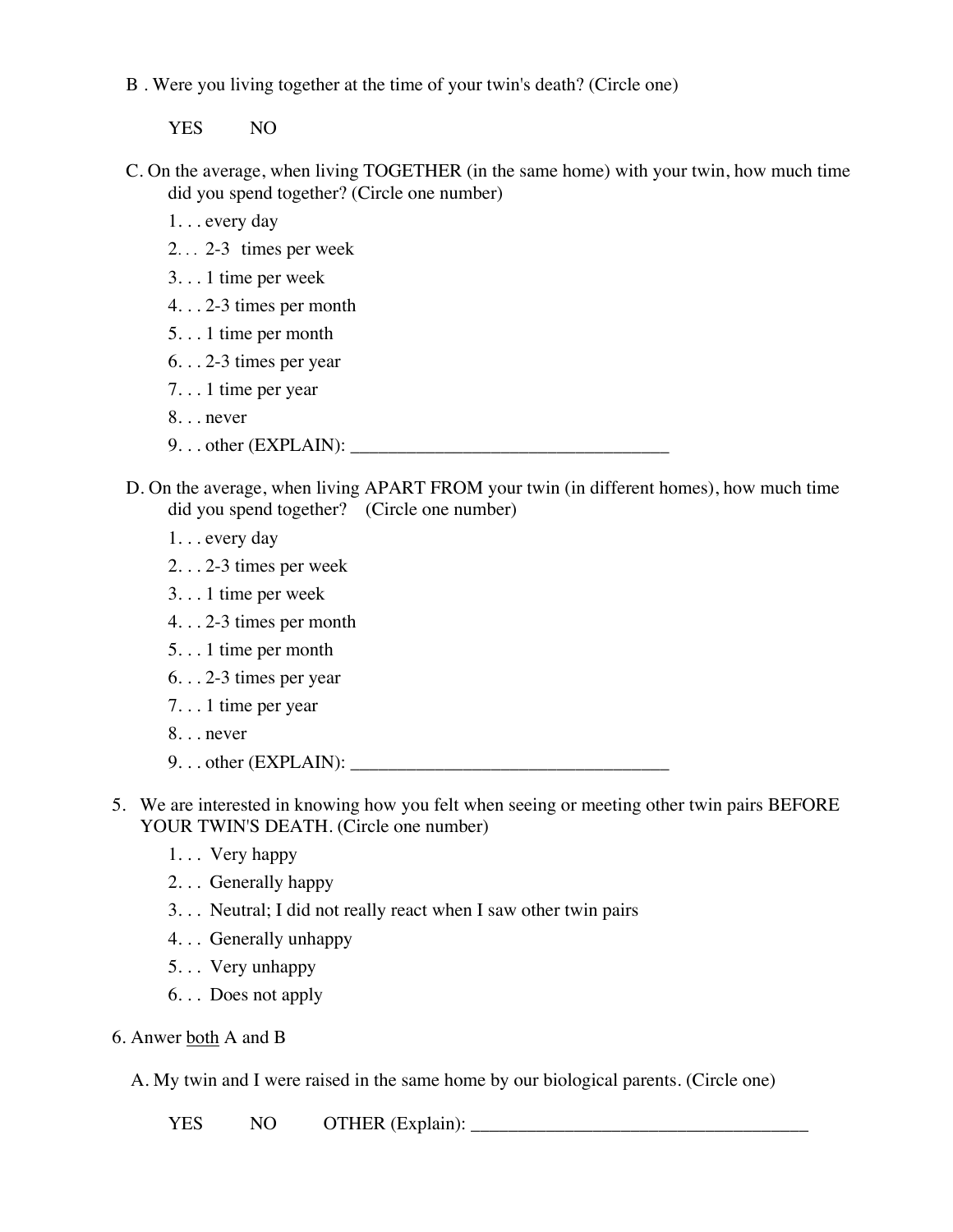B. Were you and your twin adopted or living in the same foster home? (Circle one)

YES NO OTHER (Explain): \_\_\_\_\_\_\_\_\_\_\_\_\_\_\_\_\_\_\_\_\_\_\_\_\_\_\_\_\_\_\_\_\_\_\_\_

If YES, please describe the circumstances briefly:

C. Were you and your twin adopted separately or living in different foster homes? (Circle one)

| YES | NO OTHER (Explain): |
|-----|---------------------|
|-----|---------------------|

If YES, please describe the circumstances briefly:

7. We know only too well that questions concerning the loss of one's twin may be difficult to answer. We would, however, greatly appreciate any information you are willing to provide, as it will help us to understand this experience and, therefore, be of greater service to others.

We would like you to share with us the causes and circumstances surrounding the death of your twin. Please tell us how he or she died. Please be as specific or as general as you like. Feel free to write on the back of this sheet, if necessary:

8. How old were you when you lost your twin?

| <b>AGE IN YEARS</b> | <b>TT</b><br>win's<br>Name |
|---------------------|----------------------------|
|                     |                            |

Date of Twin's Loss:  $\frac{2}{\text{Day}}$ Month Year

9. How old were you when you first learned of your twin's death?

AGE IN YEARS \_\_\_\_\_\_\_\_\_\_\_\_\_\_\_\_\_\_

a. Your MARITAL/RELATIONSHIP STATUS at the Time of Your Twin's Loss (Circle One):

Single Married Divorced Separated In a Significant Relationship

Other (Explain): \_\_\_\_\_\_\_\_\_\_\_\_\_\_\_\_\_\_\_\_\_\_\_\_\_\_\_\_\_\_\_\_\_\_\_\_\_\_\_\_\_\_\_\_\_\_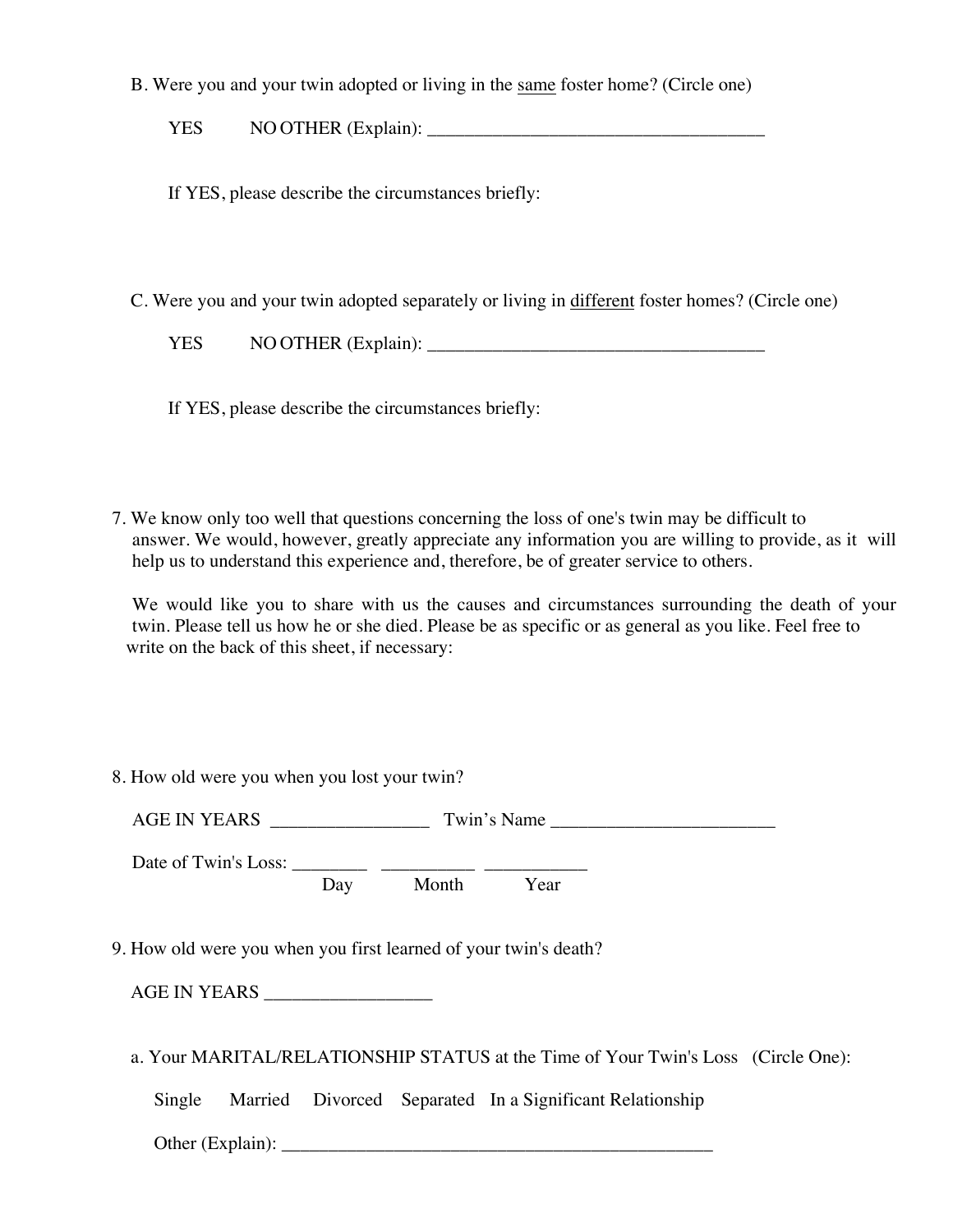10. The next set of statements is concerned with the experience of grief.

The statements listed below represent thoughts and feelings commonly expressed by people who have suffered the loss of a relative. Please read each statement and then try to determine how well it described you during your period of bereavement for your twin. If you are still experiencing some of these thoughts and feelings, please respond in the same manner. If the statement is true or mostly true as applied to you, circle the letter T (TRUE) at the end of the question. If the statement is false or mostly false, circle the F (FALSE) at the end of the question. If a certain statement does not apply to you at all, circle the number of that question (question numbers are at the LEFT of each question). Please try to answer as many questions as possible.

| 1.  |                                                                                 | ${\bf F}$    |  |
|-----|---------------------------------------------------------------------------------|--------------|--|
| 2.  |                                                                                 | F            |  |
| 3.  |                                                                                 | ${\bf F}$    |  |
| 4.  |                                                                                 | $\mathbf F$  |  |
| 5.  |                                                                                 | $\mathbf F$  |  |
| 6.  |                                                                                 | $\mathbf F$  |  |
| 7.  |                                                                                 | $\mathbf F$  |  |
| 8.  | It seems to me that more could have been done for my deceased twin              | $\mathbf F$  |  |
| 9.  |                                                                                 | F            |  |
| 10. | I felt a strong necessity for maintaining the morale of others after the deathT | $\mathbf{F}$ |  |
| 11. |                                                                                 | $\mathbf F$  |  |
| 12. |                                                                                 | $\mathbf F$  |  |
| 13. |                                                                                 | $\mathbf F$  |  |
| 14. |                                                                                 | $\mathbf F$  |  |
| 15. | I have feelings of guilt because I was spared and my twin was taken             | $\mathbf F$  |  |
| 16. |                                                                                 | ${\bf F}$    |  |
|     |                                                                                 | $\mathbf{F}$ |  |
| 18. |                                                                                 | F            |  |
| 19. |                                                                                 | $\mathbf F$  |  |
| 20. |                                                                                 | F            |  |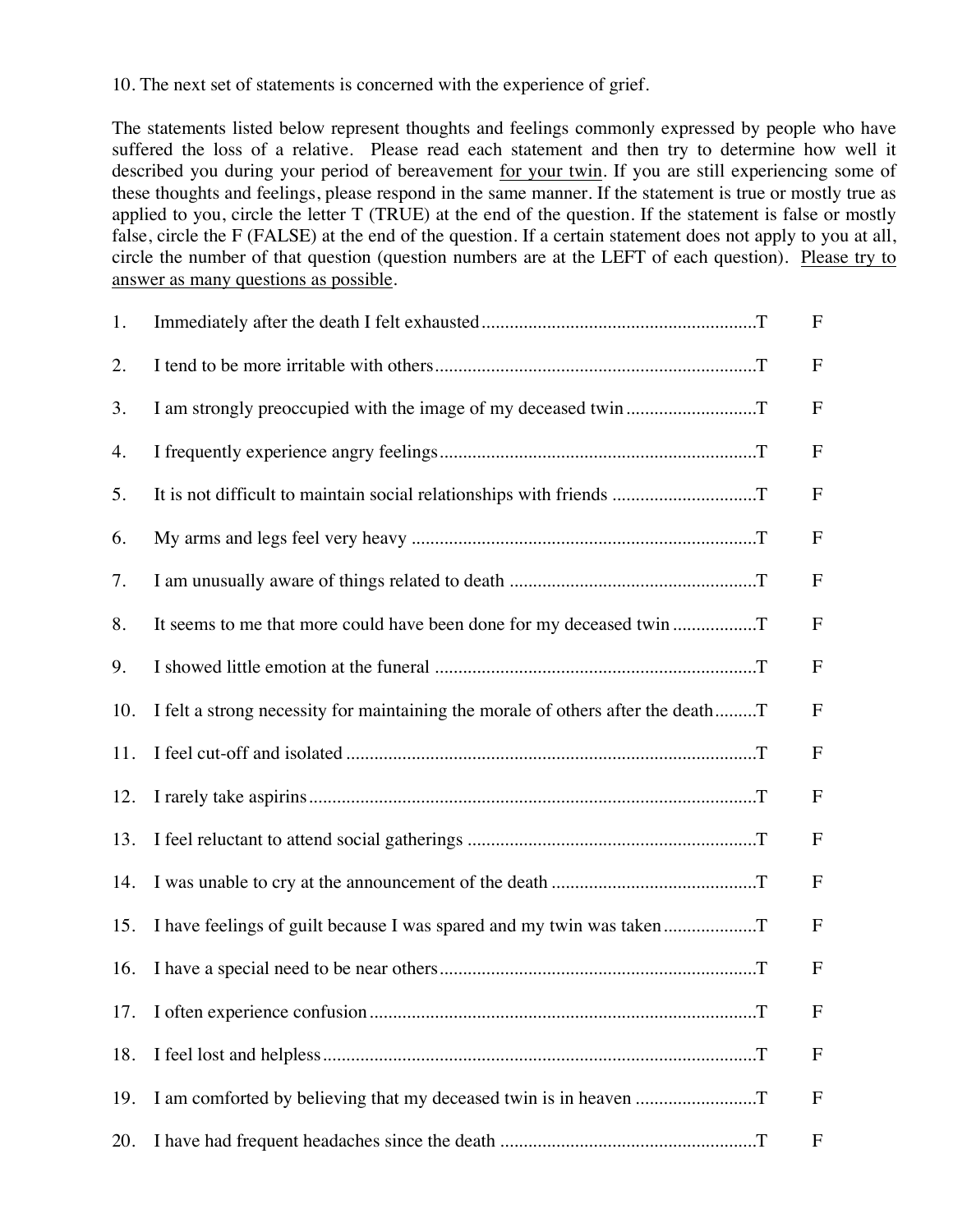| 21. | It was difficult to part with the clothing and personal articles               | $\mathbf{F}$              |
|-----|--------------------------------------------------------------------------------|---------------------------|
| 22. |                                                                                | $\mathbf F$               |
| 23. | The yearning for my deceased twin is so intense that I sometimes feel physical | $\mathbf F$               |
| 24. |                                                                                | $\mathbf{F}$              |
| 25. |                                                                                | $\mathbf{F}$              |
| 26. |                                                                                | $\mathbf{F}$              |
| 27. |                                                                                | $\mathbf{F}$              |
| 28. |                                                                                | $\mathbf F$               |
| 29. |                                                                                | $\mathbf{F}$              |
| 30. |                                                                                | $\mathbf{F}$              |
| 31. | I experienced a feeling when the death occurred that                           | $\mathbf{F}$              |
| 32. |                                                                                | $\mathbf{F}$              |
| 33. |                                                                                | $\mathbf{F}$              |
| 34. |                                                                                | $\mathbf{F}$              |
| 35. |                                                                                | $\mathbf F$               |
| 36. | I find myself performing certain acts which are similar to                     | $\mathbf F$               |
| 37. |                                                                                | $\mathbf F$               |
| 38. |                                                                                |                           |
| 39. |                                                                                | $\boldsymbol{\mathrm{F}}$ |
| 40. |                                                                                | F                         |
| 41. |                                                                                | $\mathbf{F}$              |
| 42. | I find myself frequently asking "why did the death have to happen              | $\mathbf F$               |
| 43. | I sometimes have difficulty believing the death has actually occurred T        | $\mathbf F$               |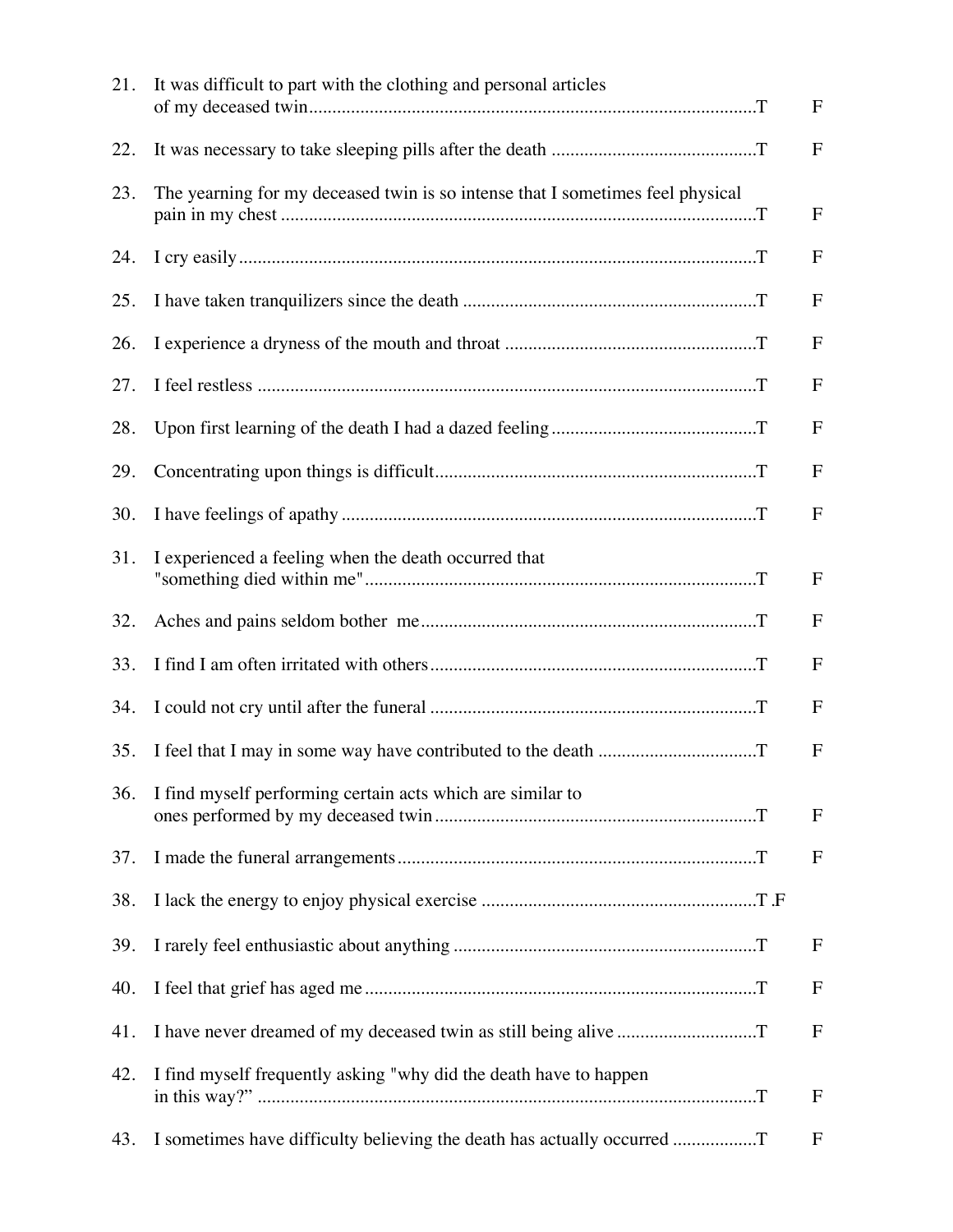| 44. | I feel a strong desire to complete certain unfinished tasks that my deceased twin | ${\bf F}$    |
|-----|-----------------------------------------------------------------------------------|--------------|
| 45. |                                                                                   | $\mathbf{F}$ |
| 46. |                                                                                   | ${\bf F}$    |
| 47. |                                                                                   | ${\bf F}$    |
| 48. |                                                                                   | ${\bf F}$    |
| 49. |                                                                                   | $\mathbf{F}$ |
| 50. |                                                                                   | $\mathbf F$  |
| 51. |                                                                                   | ${\bf F}$    |
| 52. |                                                                                   | $\mathbf F$  |
| 53. | I have the urge to curl up in a small ball when I have attacks of crying          | $\mathbf F$  |
| 54. |                                                                                   | ${\bf F}$    |
| 55. |                                                                                   | $\mathbf F$  |
| 56. |                                                                                   | $\mathbf{F}$ |
| 57. |                                                                                   | $\mathbf F$  |
| 58. |                                                                                   | $\mathbf{F}$ |
| 59. |                                                                                   | ${\bf F}$    |
| 60. | I have had brief moments when I actually felt anger at having been left           | $\mathbf F$  |
| 61. |                                                                                   | $\mathbf F$  |
| 62. |                                                                                   | F            |
| 63. |                                                                                   | $\mathbf F$  |
| 64. |                                                                                   | $\mathbf{F}$ |
| 65. |                                                                                   | ${\bf F}$    |
| 66. |                                                                                   | F            |
| 67. | I have the feeling that I am watching myself go through the motions               | $\mathbf F$  |
| 68. |                                                                                   | $\mathbf F$  |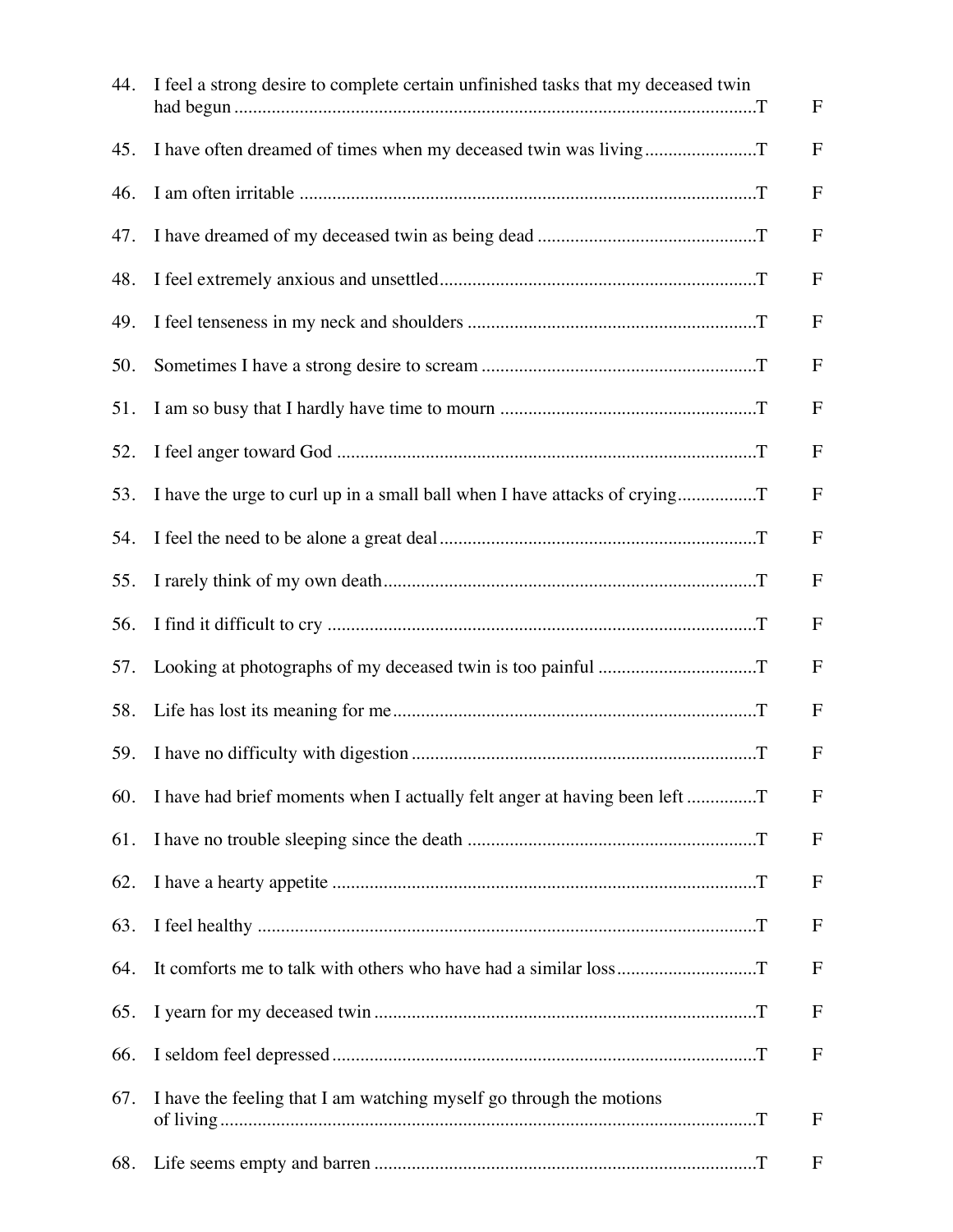| 69. | There are times when I have the feeling that my deceased twin is present | $\mathbf F$  |
|-----|--------------------------------------------------------------------------|--------------|
| 70. |                                                                          | $\mathbf{F}$ |
| 71. |                                                                          | $\mathbf F$  |
| 72. |                                                                          | $\mathbf F$  |
| 73. |                                                                          | $\mathbf{F}$ |
| 74. |                                                                          | $\mathbf F$  |
| 75. |                                                                          | $\mathbf{F}$ |
| 76. |                                                                          | $\mathbf F$  |
| 77. |                                                                          | $\mathbf{F}$ |
| 78. |                                                                          | $\mathbf F$  |
| 79. |                                                                          | $\mathbf F$  |
|     |                                                                          | $\mathbf{F}$ |
| 81. |                                                                          | $\mathbf F$  |
| 82. |                                                                          | $\mathbf{F}$ |
| 83. | It is hard to maintain my religious faith in light of all the            | $\mathbf{F}$ |
| 84. |                                                                          | $\mathbf{F}$ |
| 85. |                                                                          | $\mathbf F$  |
| 86. |                                                                          | $\mathbf F$  |
| 87. |                                                                          | $\mathbf{F}$ |
| 88. |                                                                          | $\mathbf F$  |
| 89. |                                                                          | $\mathbf{F}$ |
| 90. |                                                                          | $\mathbf{F}$ |
| 91. |                                                                          | $\mathbf F$  |
| 92. | I sometimes find myself unconsciously looking for my deceased twin       | $\mathbf F$  |
|     |                                                                          |              |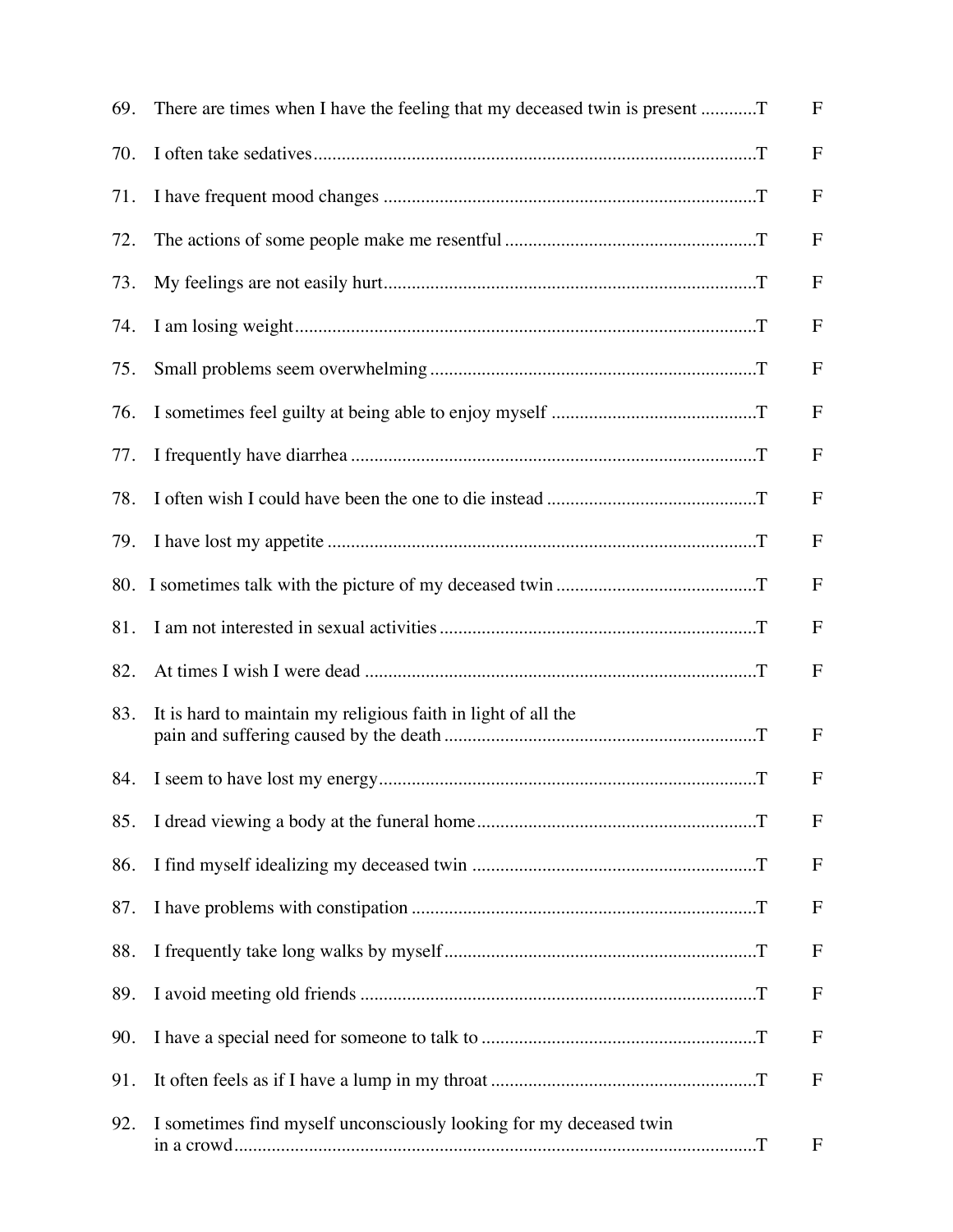| 93. |                                                                            | $\mathbf{F}$ |
|-----|----------------------------------------------------------------------------|--------------|
| 94. |                                                                            | $\mathbf F$  |
|     | 95. After the announcement of the death I thought, "This could not         | $\mathbf{F}$ |
| 96. |                                                                            | $\mathbf{F}$ |
| 97. |                                                                            | F            |
| 98. |                                                                            | $\mathbf{F}$ |
| 99. |                                                                            | $\mathbf{F}$ |
|     |                                                                            | F            |
|     |                                                                            | $\mathbf F$  |
|     |                                                                            | $\mathbf{F}$ |
|     |                                                                            | $\mathbf F$  |
|     |                                                                            | F            |
|     |                                                                            | $\mathbf F$  |
|     |                                                                            | $\mathbf F$  |
|     |                                                                            | $\mathbf{F}$ |
|     |                                                                            | F            |
|     | 109.I do not think people in today's society know how to react to a person | F            |
|     |                                                                            | $\mathbf{F}$ |
|     |                                                                            | $\mathbf F$  |
|     |                                                                            | $\mathbf F$  |
|     |                                                                            | $\mathbf{F}$ |
|     |                                                                            | $\mathbf F$  |
|     |                                                                            | $\mathbf{F}$ |
|     |                                                                            | F            |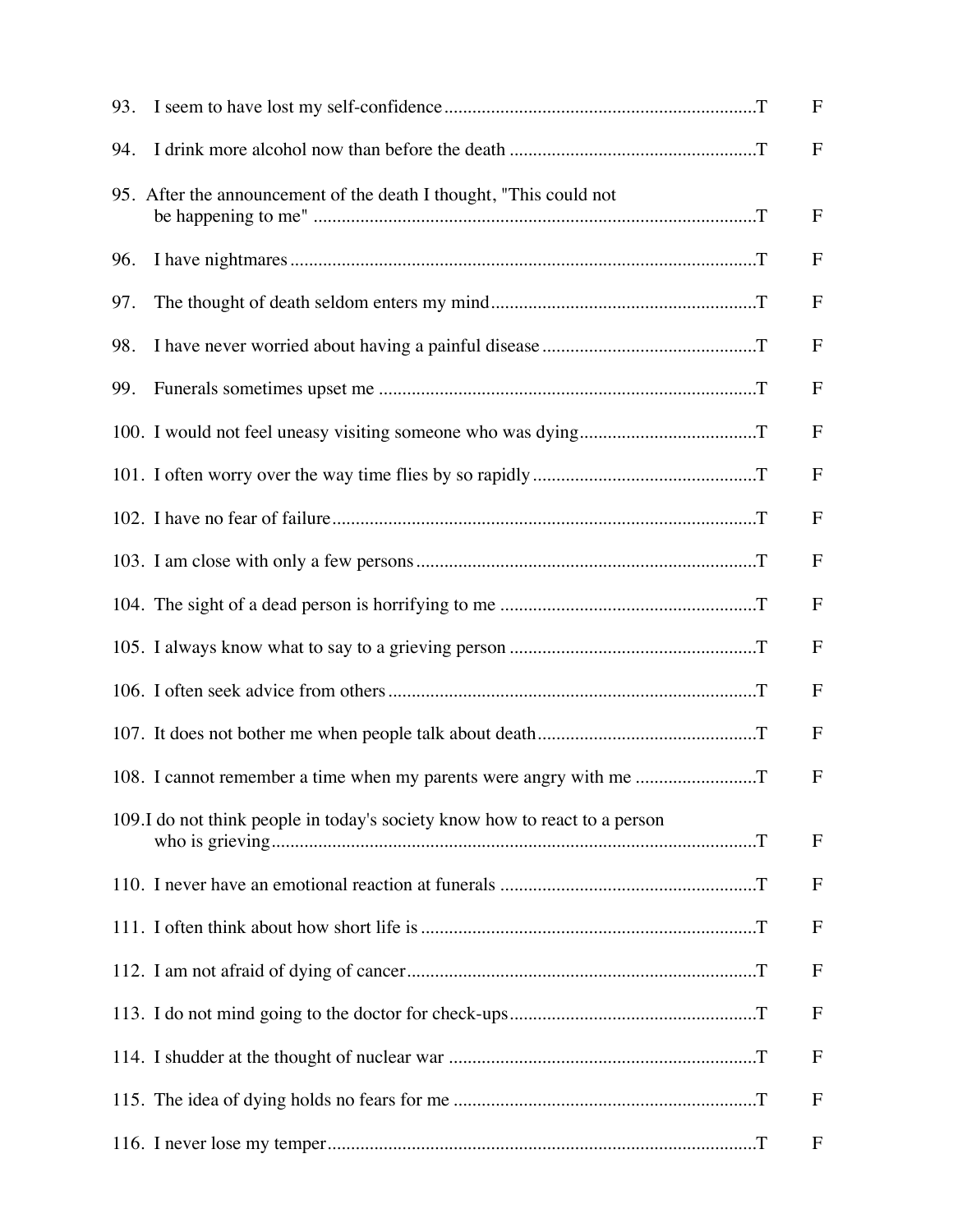| 117. I have always been completely sure I would be successful when I tried | $\mathbf{F}$ |
|----------------------------------------------------------------------------|--------------|
|                                                                            | $\mathbf F$  |
|                                                                            | $\mathbf{F}$ |
|                                                                            | $\mathbf F$  |
| 121. I find myself sighing more now than than before the death of my twin  | $\mathbf F$  |
| 122. I spent a great deal of time with my deceased twin before the death   | $\mathbf F$  |
|                                                                            | $\mathbf F$  |
|                                                                            | $\mathbf F$  |
| 125. I feel that I did all that could have been done for my deceased twin  | $\mathbf{F}$ |
|                                                                            | $\mathbf F$  |
|                                                                            | $\mathbf{F}$ |
|                                                                            | $\mathbf F$  |
|                                                                            | F            |
| 130. I feel exhausted when I go to bed but lie awake for several hours     | $\mathbf F$  |
|                                                                            | F            |
| 132. I often wake in the middle of the night and cannot get back to sleep  | F            |
|                                                                            | F            |
| 134. Things seemed blackest when I am awake in the middle of the night     | $\mathbf{F}$ |
|                                                                            | $\mathbf{F}$ |
| 136. One to two months after my twin's loss, I considered suicide          | F            |
| 137. One to two months after my twin's loss, I attempted suicide           | F            |
|                                                                            | $\mathbf F$  |

11. People may learn of this unfortunate event in different ways. We would like for you to share with us how you FIRST LEARNED of your twin's loss. Please describe this below: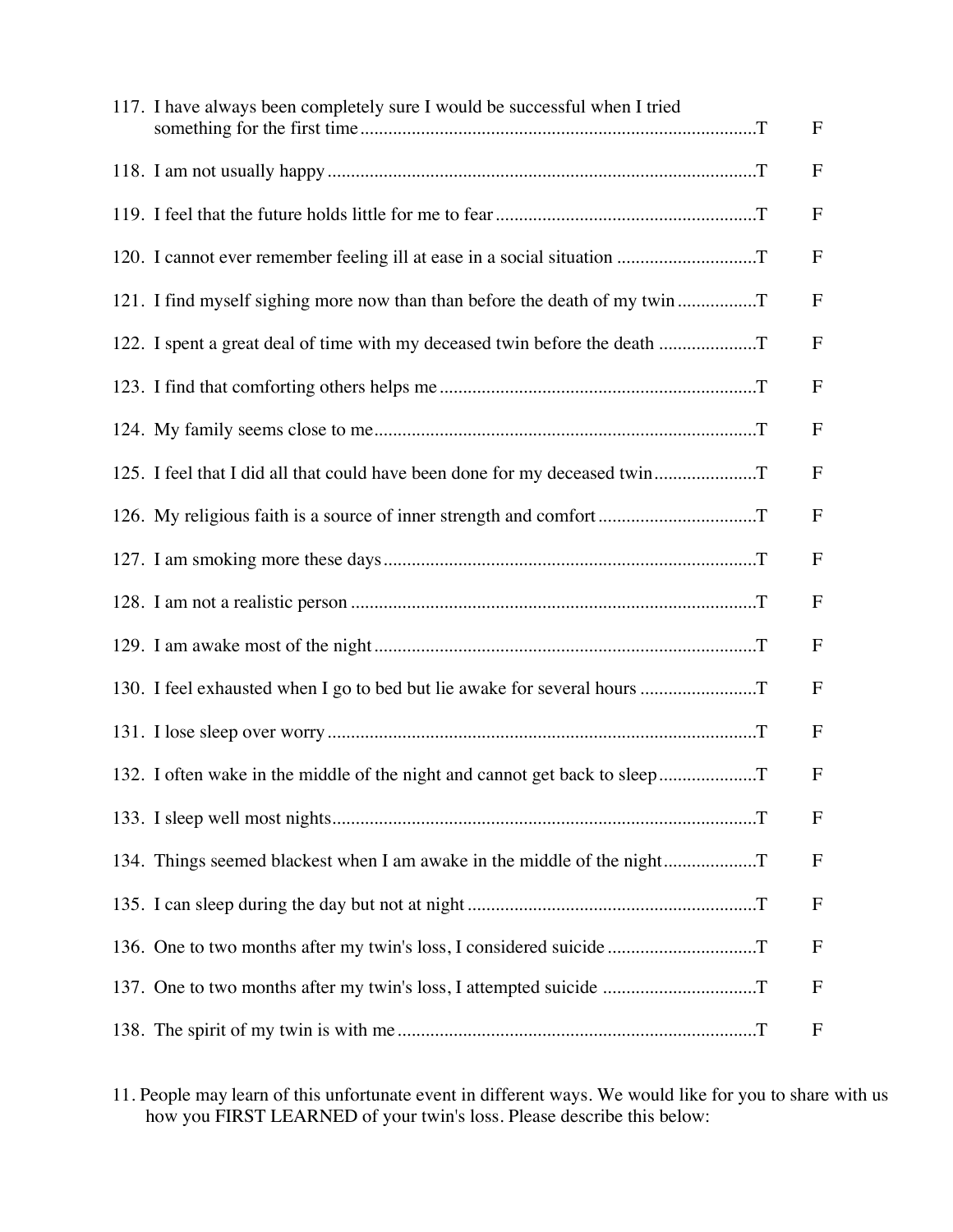12. We apologize for the sensitive nature of these questions. First, we would like you to rate your reaction to the loss of your twin. Your answer should be based on your feelings for the **FIRST MONTH OR TWO AFTER THE LOSS**.

Next, we would like you to rate your own reactions (how you felt) following the **actual** deaths of any of your relatives, friends, acquaintances or other individuals that occurred during your lifetime. Again, your answers should be based on the **FIRST MONTH OR TWO AFTER THE LOSS**. The numbers on the scale represent grief of increasing intensity, ranging from 'no grief' (**1**), to a state of 'total devastation to the point of suicide' (**7**).

Please indicate your age at the time the loss occurred, as well as the age of the person who passed away. If loss of a son or daughter occurred due to a miscarriage or stillbirth, please indicate this on the bottom of this page (Notes).

1. Under the column "Relationship of Deceased to Me" please enter the EXACT relationship of these individuals to yourself (for example: my aunt; my great-aunt, my grandmother, my great-grandfather).

2. Indicate if relatives are biologically related to you by circling **B**, or non-biologically related to you (e.g., adoptive mothers; aunts or uncles by marriage), by circling **NB**. Indicate (at the bottom of the page) if deceased nieces/nephews were the children of your twin or a non-twin brother or sister.

3. When applicable, please indicate if relatives are related to you on the maternal (M) or paternal (P) sides of your family by circling **M** or **P**.

4. Please circle one number for each person that you list. Please list each person separately (that is, do not combine 3 aunts into one "aunt listing," but list them as 3 different people. Feel free to add notes on the bottom of the page, or on a separate sheet.

| Relationship<br>of Deceased<br>to Me | No.<br>Grief | Some Grief<br>But Not<br>Very Intense | Slightly<br>Intense<br>Grief | Moderately<br>Intense<br>Grief | Very Intense<br>Grief | Extremely<br>Intense<br>Grief | <b>Total Devastation</b><br>(Suicide Point) | My Age<br>at Loss | Their Age<br>at Loss | (Circle)<br>B=Biological<br>$NB = Non$<br>Biological | (Circle)<br>M=Maternal<br>P=Paternal |
|--------------------------------------|--------------|---------------------------------------|------------------------------|--------------------------------|-----------------------|-------------------------------|---------------------------------------------|-------------------|----------------------|------------------------------------------------------|--------------------------------------|
| 1 MY TWIN                            |              | $\overline{2}$                        | $\mathbf{3}$                 | $\overline{\mathbf{4}}$        | $5\overline{)}$       | 6                             | $\overline{7}$                              |                   |                      |                                                      |                                      |
|                                      |              | $\overline{2}$                        | 3                            | $\overline{\mathbf{4}}$        | 5                     | 6                             | $\overline{7}$                              |                   |                      | B NB                                                 | M P                                  |
| $\mathcal{E}$                        |              | $\overline{2}$                        | $\mathbf{3}$                 | $\overline{\mathbf{4}}$        | 5                     | 6                             | $\overline{7}$                              |                   |                      | B NB                                                 | M P                                  |
| $\overline{4}$                       |              | $\overline{2}$                        | $\mathbf{3}$                 | $\overline{\mathbf{4}}$        | 5                     | 6                             | $\overline{7}$                              |                   |                      | B NB                                                 | M P                                  |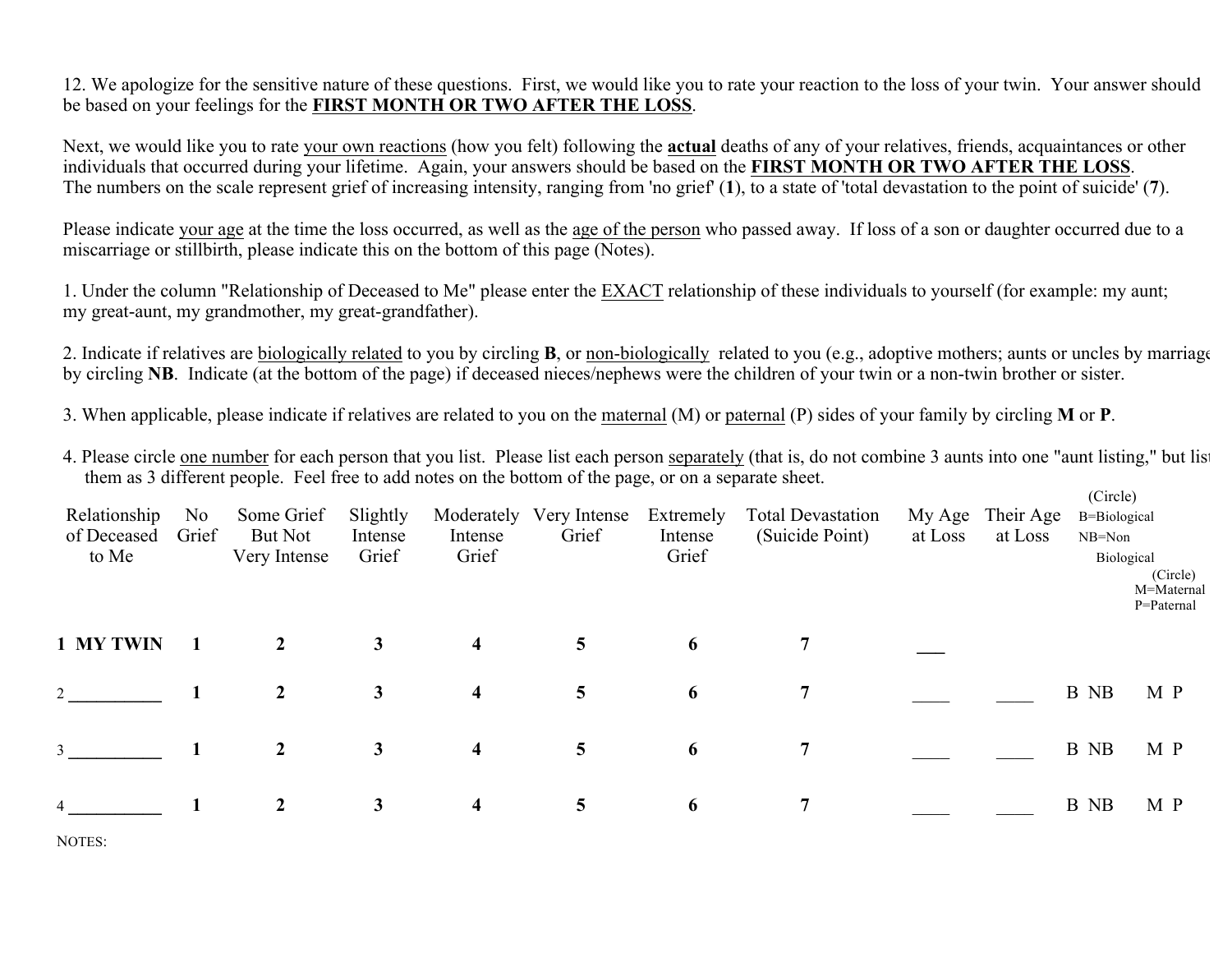# **Ratings reflect feelings during the first month or two after the loss.**

| Relationship<br>of Deceased<br>to Me | N <sub>0</sub><br>Grief | Some Grief<br><b>But Not</b><br>Very Intense | Slightly<br>Intense<br>Grief | Intense<br>Grief        | Moderately Very Intense<br>Grief | Intense<br>Grief | <b>Extremely Total Devastation</b><br>(Suicide Point) | at Loss | My Age Their Age<br>at Loss | (Circle)<br>B=Biological<br>NB=Non<br>Biological | (Circle)<br>M=Maternal |
|--------------------------------------|-------------------------|----------------------------------------------|------------------------------|-------------------------|----------------------------------|------------------|-------------------------------------------------------|---------|-----------------------------|--------------------------------------------------|------------------------|
| 5 <sup>5</sup>                       | $\mathbf{1}$            | $\overline{2}$                               | $\mathbf{3}$                 | $\overline{\mathbf{4}}$ | 5                                | 6                | 7                                                     |         |                             | B NB                                             | P=Paternal<br>M P      |
| 6                                    | $\mathbf{1}$            | $\boldsymbol{2}$                             | $\mathbf{3}$                 | $\overline{\mathbf{4}}$ | $5\overline{)}$                  | 6                | $\overline{7}$                                        |         |                             | B NB                                             | M P                    |
| $7\overline{ }$                      |                         | $\boldsymbol{2}$                             | $\mathbf{3}$                 | $\overline{\mathbf{4}}$ | 5                                | 6                | $\overline{7}$                                        |         |                             | B NB                                             | M P                    |
| 8                                    | $\mathbf{1}$            | $\boldsymbol{2}$                             | $\mathbf{3}$                 | $\overline{\mathbf{4}}$ | 5                                | 6                | $\overline{7}$                                        |         |                             | B NB                                             | M P                    |
| 9                                    | 1                       | $\boldsymbol{2}$                             | $\mathbf{3}$                 | $\overline{\mathbf{4}}$ | $5\overline{)}$                  | 6                | $\overline{7}$                                        |         |                             | B NB                                             | M P                    |
| 10                                   | $\mathbf{1}$            | $\boldsymbol{2}$                             | $\mathbf{3}$                 | $\overline{\mathbf{4}}$ | $5\overline{)}$                  | 6                | $\overline{7}$                                        |         |                             | B NB                                             | M P                    |
| 11                                   |                         | $\overline{2}$                               | $\mathbf{3}$                 | $\overline{\mathbf{4}}$ | $5\overline{)}$                  | 6                | $\overline{7}$                                        |         |                             | B NB                                             | M P                    |
| 12                                   |                         | $\boldsymbol{2}$                             | $\mathbf{3}$                 | $\overline{\mathbf{4}}$ | 5                                | 6                | $\overline{7}$                                        |         |                             | B NB                                             | M P                    |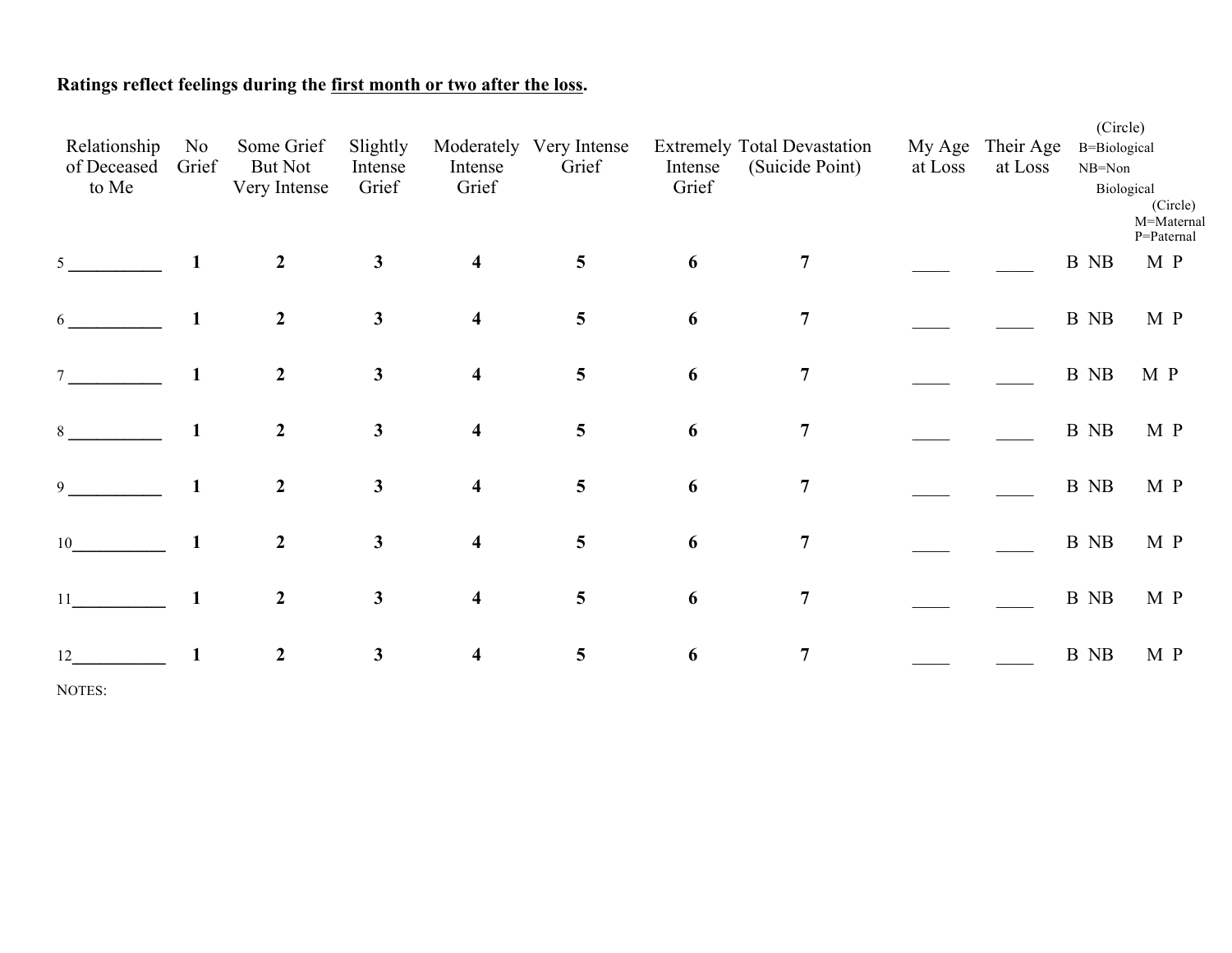# **Ratings reflect feelings during the first month or two after the loss.**

| Relationship<br>of Deceased<br>to Me | N <sub>0</sub><br>Grief | Some Grief<br><b>But Not</b><br>Very Intense | Slightly<br>Intense<br>Grief | Intense<br>Grief        | Moderately Very Intense<br>Grief | Intense<br>Grief | <b>Extremely Total Devastation</b><br>(Suicide Point) | at Loss | My Age Their Age<br>at Loss | (Circle)<br>B=Biological<br>NB=Non | Biological<br>(Circle)<br>M=Maternal |
|--------------------------------------|-------------------------|----------------------------------------------|------------------------------|-------------------------|----------------------------------|------------------|-------------------------------------------------------|---------|-----------------------------|------------------------------------|--------------------------------------|
| 13                                   | $\mathbf{1}$            | $\overline{2}$                               | $\mathbf{3}$                 | $\overline{\mathbf{4}}$ | 5 <sup>5</sup>                   | 6                | 7                                                     |         |                             | B NB                               | P=Paternal<br>M P                    |
| 14                                   |                         | $\overline{2}$                               | $\mathbf{3}$                 | $\overline{\mathbf{4}}$ | 5 <sup>5</sup>                   | 6                | $\overline{7}$                                        |         |                             | B NB                               | M P                                  |
| 15                                   | $\mathbf{1}$            | $\boldsymbol{2}$                             | $\mathbf{3}$                 | $\overline{\mathbf{4}}$ | $5\overline{)}$                  | 6                | $\overline{7}$                                        |         |                             | B NB                               | M P                                  |
| 16                                   | $\mathbf{1}$            | $\overline{2}$                               | $\mathbf{3}$                 | $\overline{\mathbf{4}}$ | 5 <sup>5</sup>                   | 6                | $\overline{7}$                                        |         |                             | B NB                               | M P                                  |
| 17                                   | 1                       | $\overline{2}$                               | $\mathbf{3}$                 | $\overline{\mathbf{4}}$ | 5 <sup>5</sup>                   | 6                | $\overline{7}$                                        |         |                             | B NB                               | M P                                  |
| 18                                   |                         | $\overline{2}$                               | $\mathbf{3}$                 | $\overline{\mathbf{4}}$ | $5\overline{)}$                  | 6                | $\overline{7}$                                        |         |                             | B NB                               | M P                                  |
| 19                                   |                         | $\boldsymbol{2}$                             | $\mathbf{3}$                 | $\overline{\mathbf{4}}$ | 5 <sup>5</sup>                   | 6                | $\overline{7}$                                        |         |                             | B NB                               | M P                                  |
| 20                                   |                         | $\boldsymbol{2}$                             | $\mathbf{3}$                 | $\overline{\mathbf{4}}$ | $\overline{\mathbf{5}}$          | 6                | $\overline{7}$                                        |         |                             | B NB                               | M P                                  |
|                                      |                         |                                              |                              |                         |                                  |                  |                                                       |         |                             |                                    |                                      |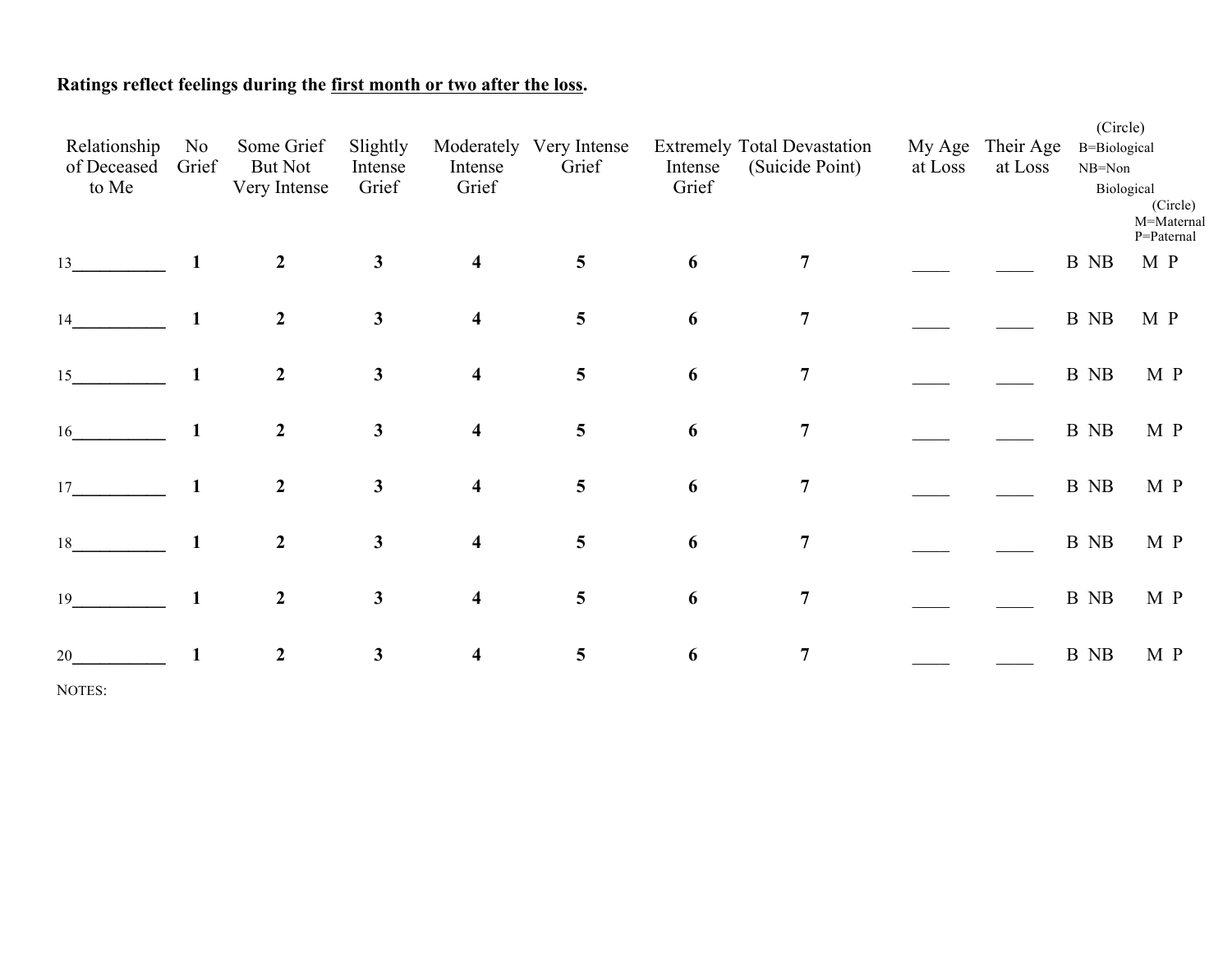- 13. We would like to know how you have managed to cope with your everyday routine. For each of the activities listed below, please estimate how well you coped:
	- **.** in the month or two BEFORE your twin died
	- **.** in the month or two AFTER your twin died
	- **.** how you are coping NOW

The following scale represents levels of coping, ranging from 'extremely poor' (1) to 'extremely well' (5). Please circle the number of your answer for each of the three points in time. Circle the NA (Not Applicable) category only if the particular activity does not apply to you.

## COPING SCALE

| Extremely<br>Poorly<br>1                         | Very<br>Poorly<br>2 |                                         |                 | Average<br>3 |                 |            | Very<br>Well<br>$\overline{4}$ |                                        |             | Extremely<br>Well<br>5 |            |                          |   |  |                     |                |  |                          |
|--------------------------------------------------|---------------------|-----------------------------------------|-----------------|--------------|-----------------|------------|--------------------------------|----------------------------------------|-------------|------------------------|------------|--------------------------|---|--|---------------------|----------------|--|--------------------------|
|                                                  |                     | 1-2 Months<br><b>Before</b><br>the Loss |                 |              |                 |            |                                | 1-2 Months<br><b>After</b><br>the Loss |             |                        | <b>Now</b> |                          |   |  |                     |                |  |                          |
| <b>PERSONAL</b><br><b>INSIDE HOME:</b>           |                     |                                         |                 |              |                 |            |                                |                                        |             |                        |            |                          |   |  |                     |                |  |                          |
| Needs of<br>children:                            |                     | 1                                       | $2 \t3 \t4 \t5$ |              |                 | <b>NA</b>  |                                |                                        |             |                        |            | $1 \t2 \t3 \t4 \t5 \tNA$ |   |  |                     |                |  | $1 \t2 \t3 \t4 \t5 \tNA$ |
| Needs of spouse/<br>significant other:           |                     | $\mathbf{1}$                            | $2 \t3 \t4$     |              | $5\overline{)}$ | <b>NA</b>  |                                | $1 \t2 \t3$                            |             |                        | $4\quad 5$ | NA                       | 1 |  |                     |                |  | 2 3 4 5 NA               |
| Household<br>chores:                             |                     | $\overline{2}$<br>$\mathbf{1}$          |                 | $3 \quad 4$  | $5\overline{)}$ | NA         | 1                              |                                        | $2 \quad 3$ |                        |            | 4 5 NA                   | 1 |  | $2 \quad 3$         | $\overline{4}$ |  | 5 NA                     |
| <b>WORK/EDUCATION</b><br><b>OUTSIDE HOME:</b>    |                     |                                         |                 |              |                 |            |                                |                                        |             |                        |            |                          |   |  |                     |                |  |                          |
| Job<br>Performance:                              |                     | $\mathbf{1}$                            | $2 \t3 \t4 \t5$ |              |                 | <b>NA</b>  | 1                              |                                        | $2 \quad 3$ |                        | $4\quad 5$ | NA                       | 1 |  | $2 \quad 3 \quad 4$ |                |  | 5 NA                     |
| Relationship with<br>workmates or<br>classmates: |                     | $\mathbf{1}$                            |                 |              |                 | 2 3 4 5 NA |                                |                                        |             |                        |            | $1 \t2 \t3 \t4 \t5 \tNA$ | 1 |  | $2 \quad 3$         |                |  | 4 5 NA                   |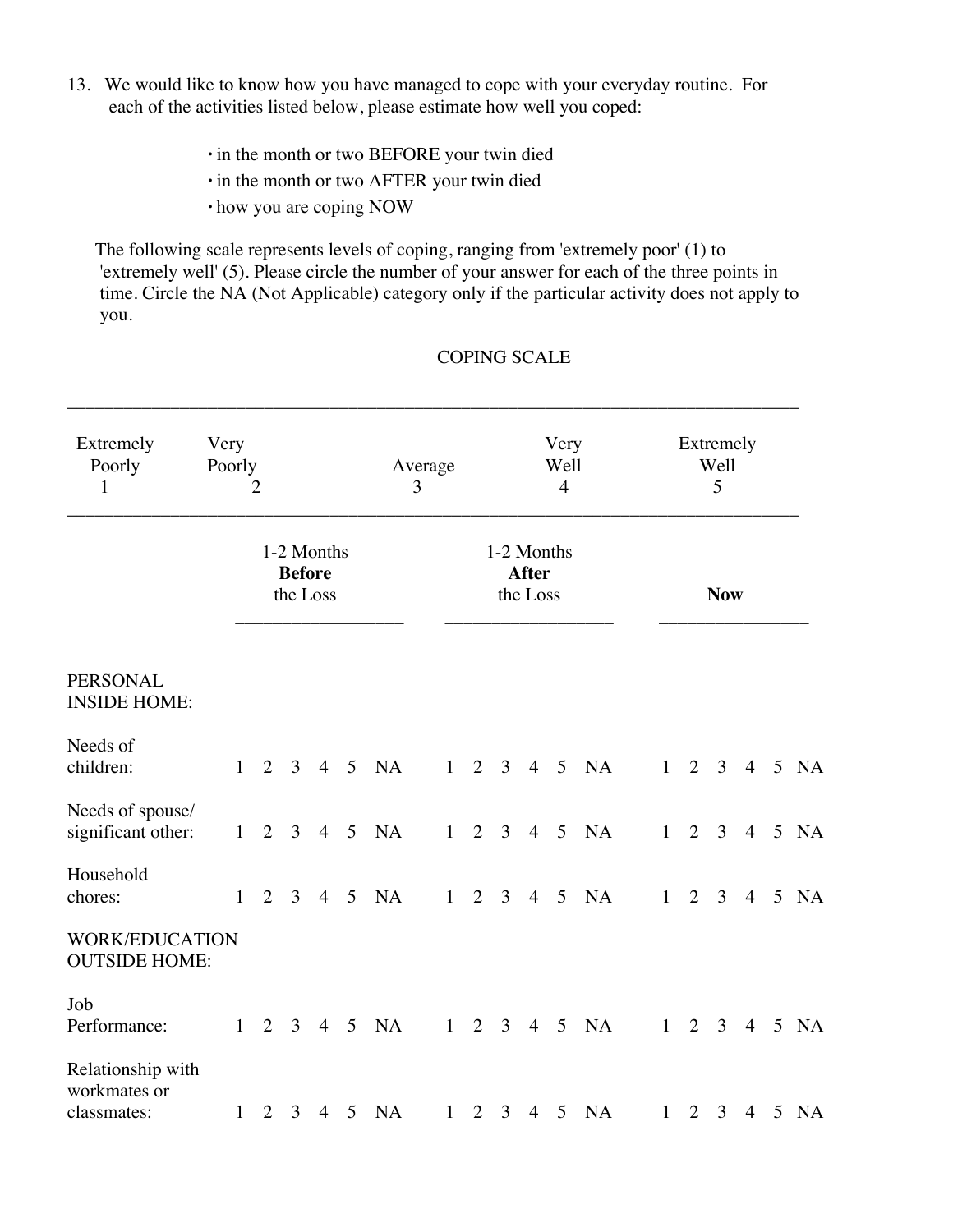| Extremely<br>Poorly<br>$\mathbf{1}$  | Very<br>Poorly | 2 |                                         |                |                 |                          | Average<br>3 |                                        |   |                |                | Very<br>Well<br>$\overline{4}$ |                          |   |                     | Extremely<br>Well<br>5 |                |  |        |
|--------------------------------------|----------------|---|-----------------------------------------|----------------|-----------------|--------------------------|--------------|----------------------------------------|---|----------------|----------------|--------------------------------|--------------------------|---|---------------------|------------------------|----------------|--|--------|
|                                      |                |   | 1-2 Months<br><b>Before</b><br>the Loss |                |                 |                          |              | 1-2 Months<br><b>After</b><br>the Loss |   |                | <b>Now</b>     |                                |                          |   |                     |                        |                |  |        |
| Relationship with<br>family members: |                |   |                                         |                |                 | $1 \t2 \t3 \t4 \t5 \tNA$ |              |                                        |   |                |                |                                | $1 \t2 \t3 \t4 \t5 \tNA$ |   |                     | $1 \quad 2 \quad 3$    |                |  | 4 5 NA |
| Relationship with<br>close friends:  | 1              |   |                                         |                |                 | 2 3 4 5 NA               |              |                                        |   |                |                |                                | $1 \t2 \t3 \t4 \t5 \tNA$ |   | $1 \quad 2 \quad 3$ |                        |                |  | 4 5 NA |
| Life in general:                     |                |   |                                         |                |                 | $1 \t2 \t3 \t4 \t5 \tNA$ |              |                                        |   |                |                |                                | $1 \t2 \t3 \t4 \t5 \tNA$ |   | $1 \quad 2 \quad 3$ |                        |                |  | 4 5 NA |
| Other (Specify):                     | 1              | 2 | 3                                       | $\overline{4}$ | $5\overline{)}$ | <b>NA</b>                |              | 1                                      | 2 | $\mathfrak{Z}$ | $\overline{4}$ | $5\overline{)}$                | <b>NA</b>                | 1 | $\overline{2}$      | $\overline{3}$         | $\overline{4}$ |  | 5 NA   |

\_\_\_\_\_\_\_\_\_\_\_\_\_\_\_\_\_\_\_\_\_\_\_\_\_\_\_\_\_\_\_\_\_\_\_\_\_\_\_\_\_\_\_\_\_\_\_\_\_\_\_\_\_\_\_\_\_\_\_\_\_\_\_\_\_\_\_\_\_\_\_\_\_\_\_\_\_\_

## COPING SCALE

## 14. COUNSELING

Since your twin's death, have you participated in any of the following? Please check the appropriate columns.

|                                           | YES NO | How Long | Not apply |
|-------------------------------------------|--------|----------|-----------|
| Individual counseling<br>or therapy       |        |          |           |
| Marital counseling<br>with your spouse    |        |          |           |
| Group therapy for<br>bereaved individuals |        |          |           |
| Special support group<br>for Twins        |        |          |           |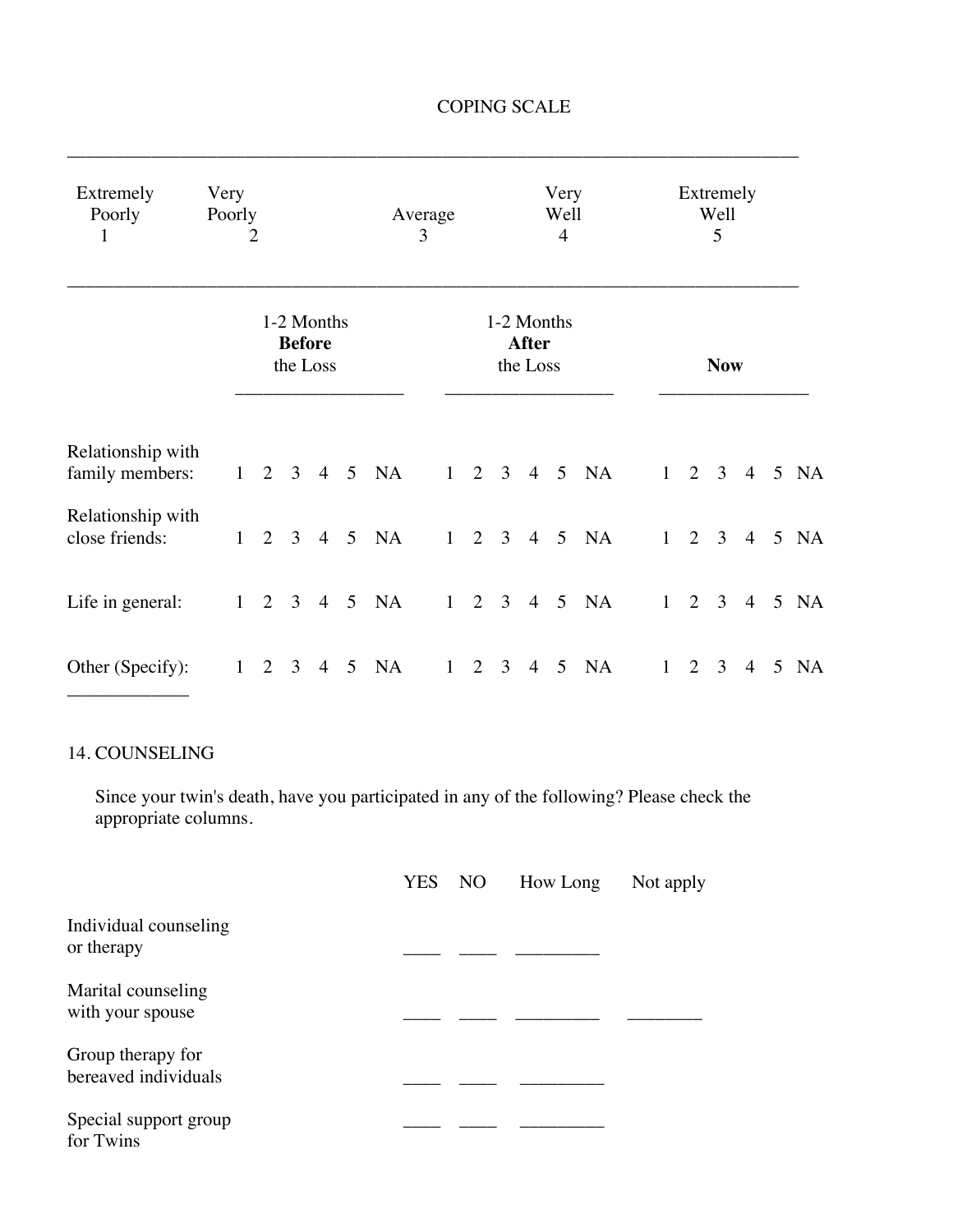15. Please indicate how often you have thought about your twin during the PAST YEAR, or SINCE HIS/HER DEATH: (Circle a number)

I have thought about my twin:

- 1 . . . every day
- 2 . . . 2-3 times per week
- 3 . . . 1 time per week
- 4 . . . 2-3 times per month
- 5 . . . 1 time per month
- 6 . . . 2-3 times per year
- 7 . . . 1 time per year
- 8 . . . never
- 9 . . . other (EXPLAIN): \_\_\_\_\_\_\_\_\_\_\_\_\_\_\_\_\_\_\_\_\_\_\_\_\_\_\_\_\_\_\_\_\_\_\_\_\_\_\_\_\_
- 16. Were you and your twin IDENTICAL or LOOK-ALIKE twins, FRATERNAL or NON LOOK-ALIKE twins, or a MALE-FEMALE pair? (Circle a letter)
	- a . . . identical or look-alike
	- b. . . non-identical or non-look-alike twins; same-sex
	- c . . . male-female
	- d . . . not certain

If you circled **a** or **b**, HOW do you know what kind of twin you were? (Circle all answers that apply to you)

- a . . . Blood tests: blood types were the same
- b . . . Blood tests: blood types were different
- c . . . Doctor told us
- d . . . Mother told us
- e . . . We were in a twin study and were analyzed by investigators
- f . . . OTHER (Explain): \_\_\_\_\_\_\_\_\_\_\_\_\_\_\_\_\_\_\_\_\_\_\_\_\_\_\_\_\_\_\_\_\_\_\_\_\_\_
- 17. Please describe yourself and your twin on the following characteristics, as you were iust before the death of your twin:

|                       | <b>Myself:</b> |                     | <b>My Twin:</b> |                     |
|-----------------------|----------------|---------------------|-----------------|---------------------|
| natural<br>hair color |                |                     |                 |                     |
| eye color             |                |                     |                 |                     |
| height                |                | (Circle)<br>cms ins |                 | (Circle)<br>cms ins |
| weight                |                | kgs lbs             |                 | lbs<br>kgs          |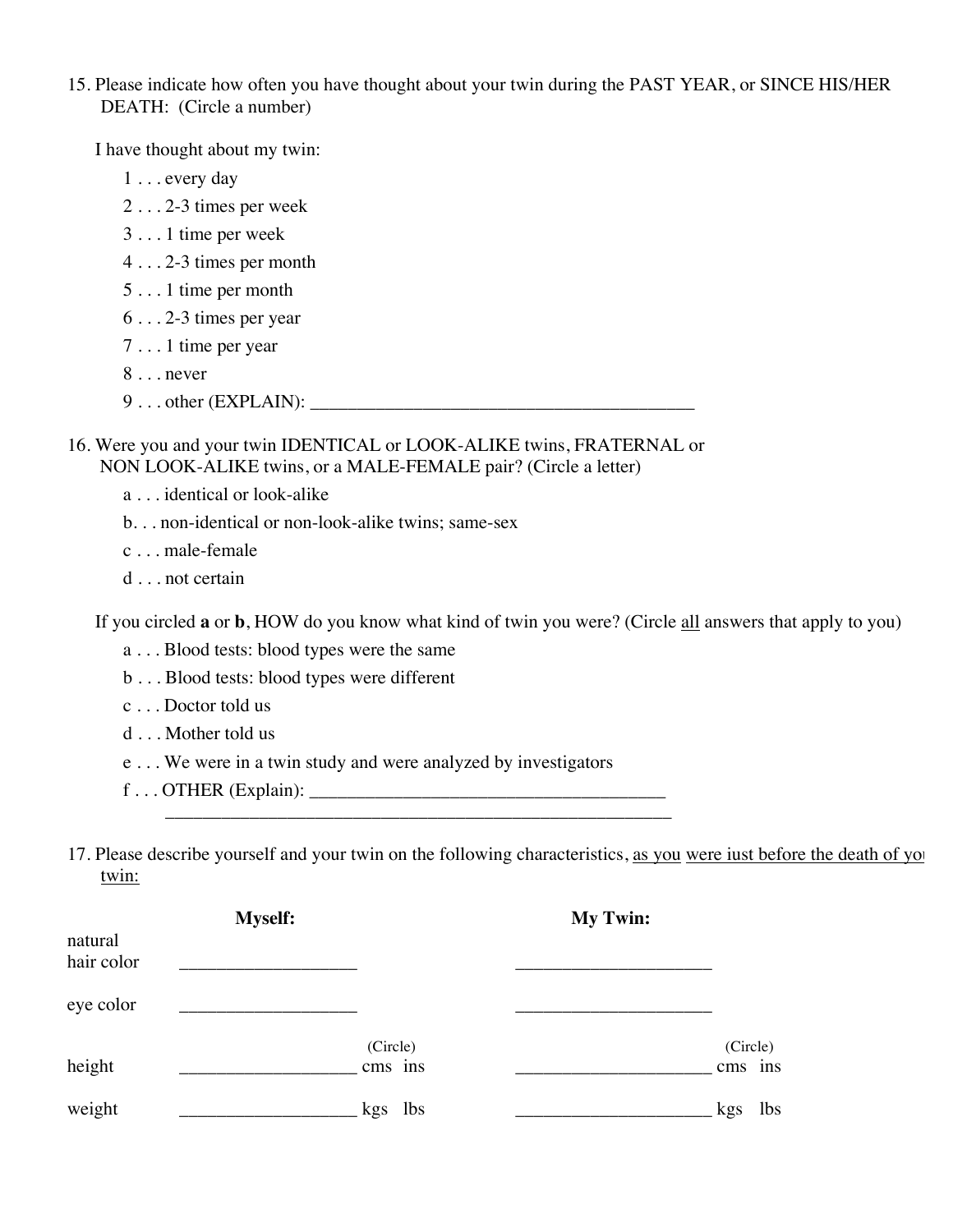|                                        | <b>Myself:</b> |       | <b>My Twin:</b> |  |                                                                                                            |
|----------------------------------------|----------------|-------|-----------------|--|------------------------------------------------------------------------------------------------------------|
| Writing Hand<br>Preference<br>(Circle) | <b>RIGHT</b>   | LEFT. | <b>RIGHT</b>    |  | LEFT                                                                                                       |
|                                        |                |       |                 |  | Was hand preference ever switched for you or your twin? (Circle) YES NO IF YES, please indicate which twir |

| was hand preference ever switched for you or your twin: (Chefe) TES TWO THE TE |  |
|--------------------------------------------------------------------------------|--|
| the age, and the reasons (social pressure, accident, etc.)                     |  |

\_\_\_\_\_\_\_\_\_\_\_\_\_\_\_\_\_\_\_\_\_\_\_\_\_\_\_\_\_\_\_\_\_\_\_\_\_\_\_\_\_\_\_\_\_\_\_\_\_\_\_\_\_\_\_\_\_\_\_\_\_\_\_\_\_\_\_\_\_\_\_\_\_\_\_\_ \_\_\_\_\_\_\_\_\_\_\_\_\_\_\_\_\_\_\_\_\_\_\_\_\_\_\_\_\_\_\_\_\_\_\_\_\_\_\_\_\_\_\_\_\_\_\_\_\_\_\_\_\_\_\_\_\_\_\_\_\_\_\_\_\_\_\_\_\_\_\_\_\_\_\_\_

Please answer the following questions by circling **1** (YES, OFTEN), **2** (OCCASIONALLY), or **3** (RARELY, OR NEVER) next to each:

|                                                            | <b>YES</b><br><b>OFTEN</b> | <b>OCCASIONALLY</b> | RARELY, OR<br><b>NEVER</b> |
|------------------------------------------------------------|----------------------------|---------------------|----------------------------|
| a. As young children<br>our parents confused us:           | 1                          | $\overline{2}$      | 3                          |
| b. As adolescents<br>or adults our parents<br>confused us: | 1                          | $\overline{2}$      | 3                          |
| c. Teachers at school<br>confused us:                      | 1                          | $\overline{2}$      | 3                          |
| d. Close friends confused us:                              | 1                          | $\overline{2}$      | 3                          |
| e. Casual friends confused us:                             | 1                          | 2                   | 3                          |

f. Have you or your twin had any major illness or accidents that the other did not have? (Circle one)

\_\_\_\_\_\_\_\_\_\_\_\_\_\_\_\_\_\_\_\_\_\_\_\_\_\_\_\_\_\_\_\_\_\_\_\_\_\_\_\_\_\_\_\_\_\_\_\_\_\_\_\_\_\_\_\_\_\_\_

YES NO If YES, please describe: \_\_\_\_\_\_\_\_\_\_\_\_\_\_\_\_\_\_\_\_\_\_\_\_\_\_\_\_\_\_\_\_\_\_\_\_\_\_\_\_\_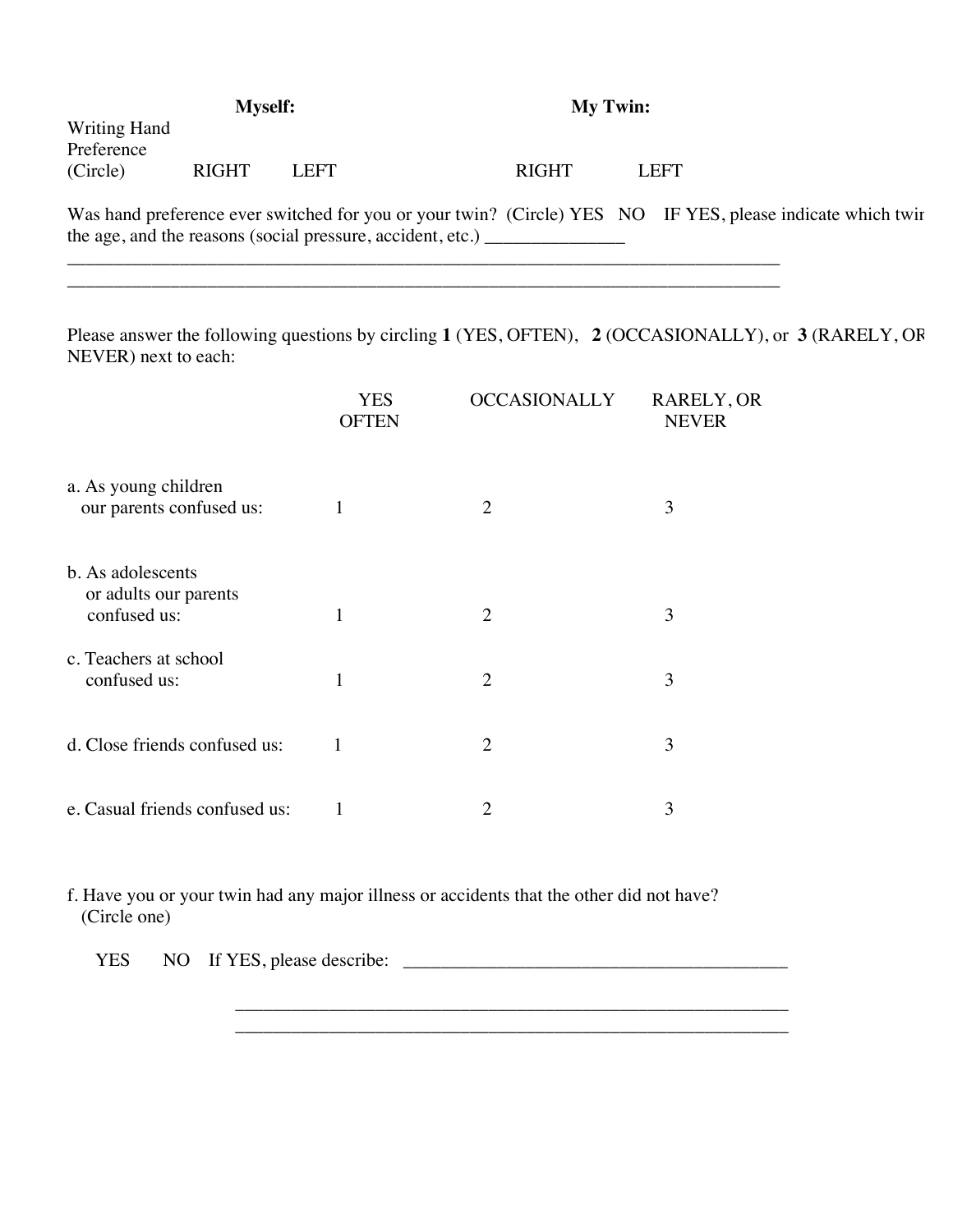g. Have you or your twin had any key experiences that the other did not have? (Circle one)

| YES                | NO If YES, please describe:                                                           |
|--------------------|---------------------------------------------------------------------------------------|
|                    |                                                                                       |
|                    |                                                                                       |
|                    |                                                                                       |
|                    |                                                                                       |
|                    | 18. Please describe your current reactions to seeing or meeting other pairs of twins. |
| (Circle an answer) |                                                                                       |
|                    | $1 \ldots$ Extremely happy                                                            |
|                    | $2 \ldots$ Generally happy                                                            |
|                    | 3 Neutral; I do not really react when I see other twin pairs                          |
|                    | 4 Generally unhappy                                                                   |
|                    | $5$ Very unhappy                                                                      |
|                    | $6 \ldots$ Other (explain):                                                           |
|                    |                                                                                       |

\_\_\_\_\_\_\_\_\_\_\_\_\_\_\_\_\_\_\_\_\_\_\_\_\_\_\_\_\_\_\_\_\_\_\_\_\_\_\_\_\_\_\_\_\_\_\_\_\_\_\_\_\_\_\_\_\_\_\_\_\_\_\_\_\_\_\_\_\_\_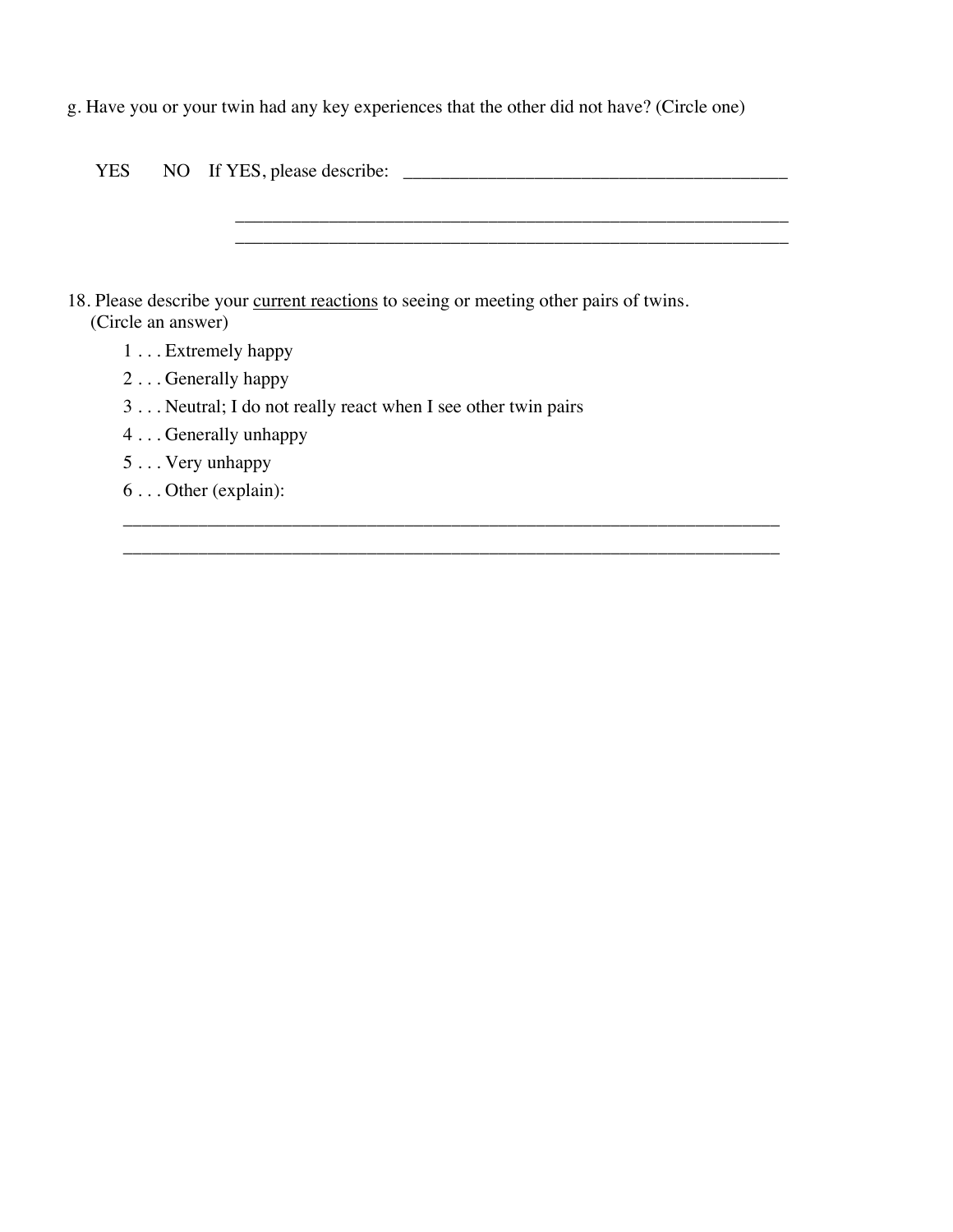19. The next scale is similar to one you completed before. However, we would like you to rate how you **NOW** feel about the loss of your twin. That is, your answer should be based on your CURRENT FEELINGS concerning the loss.

Next, we would like you to rate your own reactions (how you now feel) concerning the **actual** deaths of any of your relatives, friends, acquaintances or other individuals that occurred during your lifetime. Again, your answers should be based on your current feelings.

Please refer to the individuals you listed in question 12. Please copy the list, making sure that the numbers correspond.

Again, the numbers on the scale represent grief of increasing intensity, ranging from 'no grief' (1), to a state of 'total devastation to the point of suicide' (7).

|                             | Relationship<br>of Deceased<br>to Me | No<br>Grief | Some Grief<br>But Not<br>Very Intense | Slightly<br>Intense<br>Grief | Moderately<br>Intense<br>Grief | Very Intense<br>Grief | Intense<br>Grief | <b>Extremely Total Devastation</b><br>(Suicide Point) |  |
|-----------------------------|--------------------------------------|-------------|---------------------------------------|------------------------------|--------------------------------|-----------------------|------------------|-------------------------------------------------------|--|
|                             | <b>MY TWIN</b>                       |             | $\overline{2}$                        | $\mathbf{3}$                 | $\overline{\mathbf{4}}$        | 5                     | 6                | 7                                                     |  |
| $\mathcal{D}_{\mathcal{L}}$ |                                      |             | 2                                     | $\mathbf{3}$                 | $\overline{\mathbf{4}}$        | $\overline{5}$        | 6                | 7                                                     |  |
| $\mathcal{L}$               |                                      |             | 2                                     | $\mathbf{3}$                 | 4                              | 5                     | 6                | 7                                                     |  |
| 4                           |                                      |             | $\mathbf 2$                           | 3                            | 4                              | 5                     | 6                | 7                                                     |  |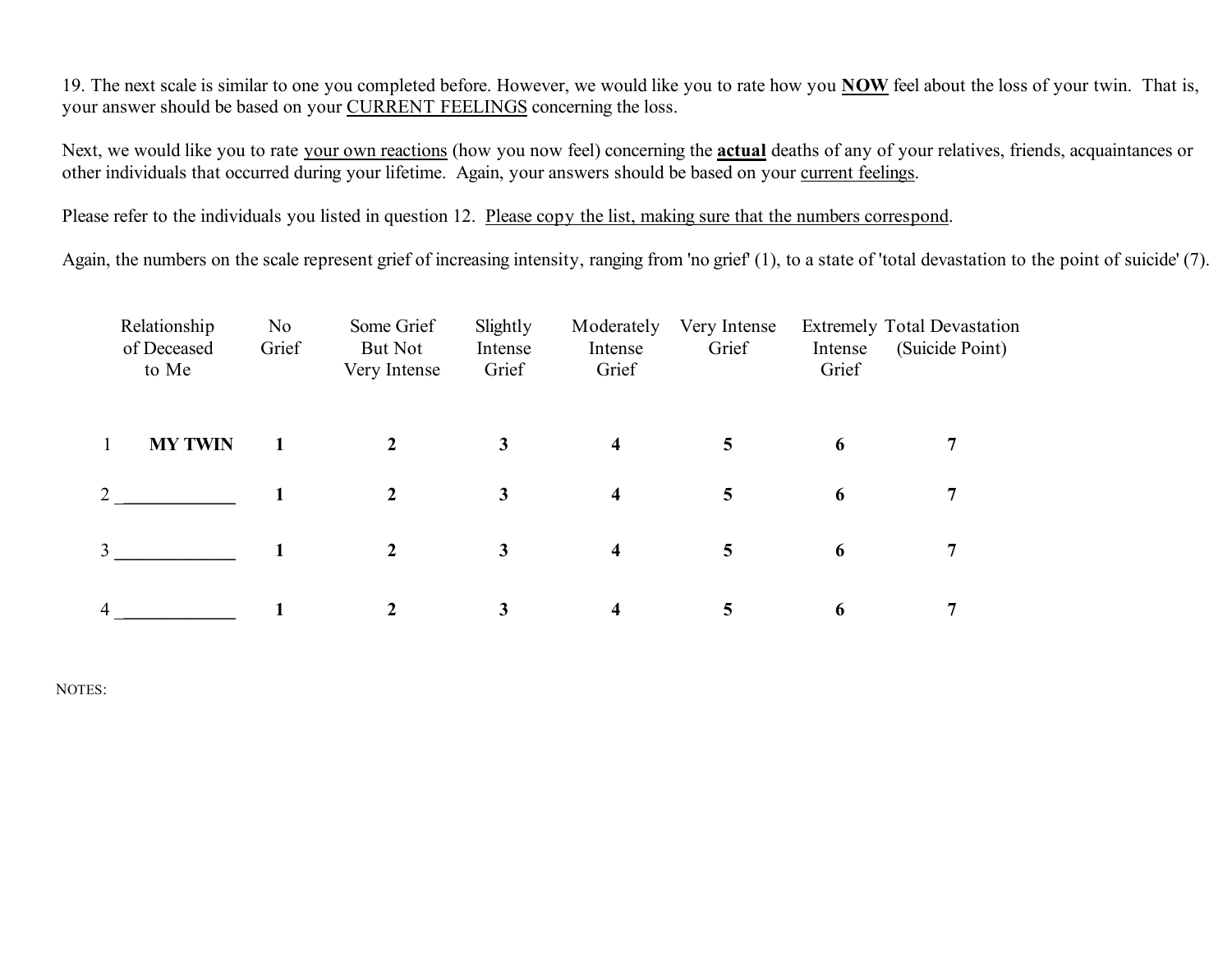## **Ratings reflect current feelings concerning the loss.**

| Relationship<br>of Deceased<br>to Me | N <sub>o</sub><br>Grief | Some Grief<br>But Not<br>Very Intense | Slightly<br>Intense<br>Grief | Moderately<br>Intense   | Very Intense<br>Grief<br>Grief | Intense<br>Grief | <b>Extremely Total Devastation</b><br>(Suicide Point) |
|--------------------------------------|-------------------------|---------------------------------------|------------------------------|-------------------------|--------------------------------|------------------|-------------------------------------------------------|
| 5 <sup>1</sup>                       |                         | 2                                     | $\mathbf{3}$                 | $\overline{\mathbf{4}}$ | 5                              | 6                |                                                       |
| 6                                    |                         | $\overline{2}$                        | $\mathbf{3}$                 | $\overline{\mathbf{4}}$ | 5                              | 6                | 7                                                     |
| 7                                    |                         | $\overline{2}$                        | $\mathbf{3}$                 | $\overline{\mathbf{4}}$ | 5                              | 6                | 7                                                     |
| 8                                    |                         | 2                                     | $\mathbf{3}$                 | $\overline{\mathbf{4}}$ | 5                              | 6                | 7                                                     |
| 9                                    |                         | $\mathfrak{D}$                        | $\overline{\mathbf{3}}$      | $\overline{\mathbf{4}}$ | 5                              | 6                | 7                                                     |
| 10                                   |                         | 2                                     | $\mathbf{3}$                 | $\boldsymbol{4}$        | 5                              | 6                | 7                                                     |
| 11                                   |                         | 2                                     | $\mathbf{3}$                 | $\overline{\mathbf{4}}$ | 5                              | 6                | 7                                                     |
| 12                                   |                         | 2                                     | 3                            | $\overline{\mathbf{4}}$ | 5                              | 6                | 7                                                     |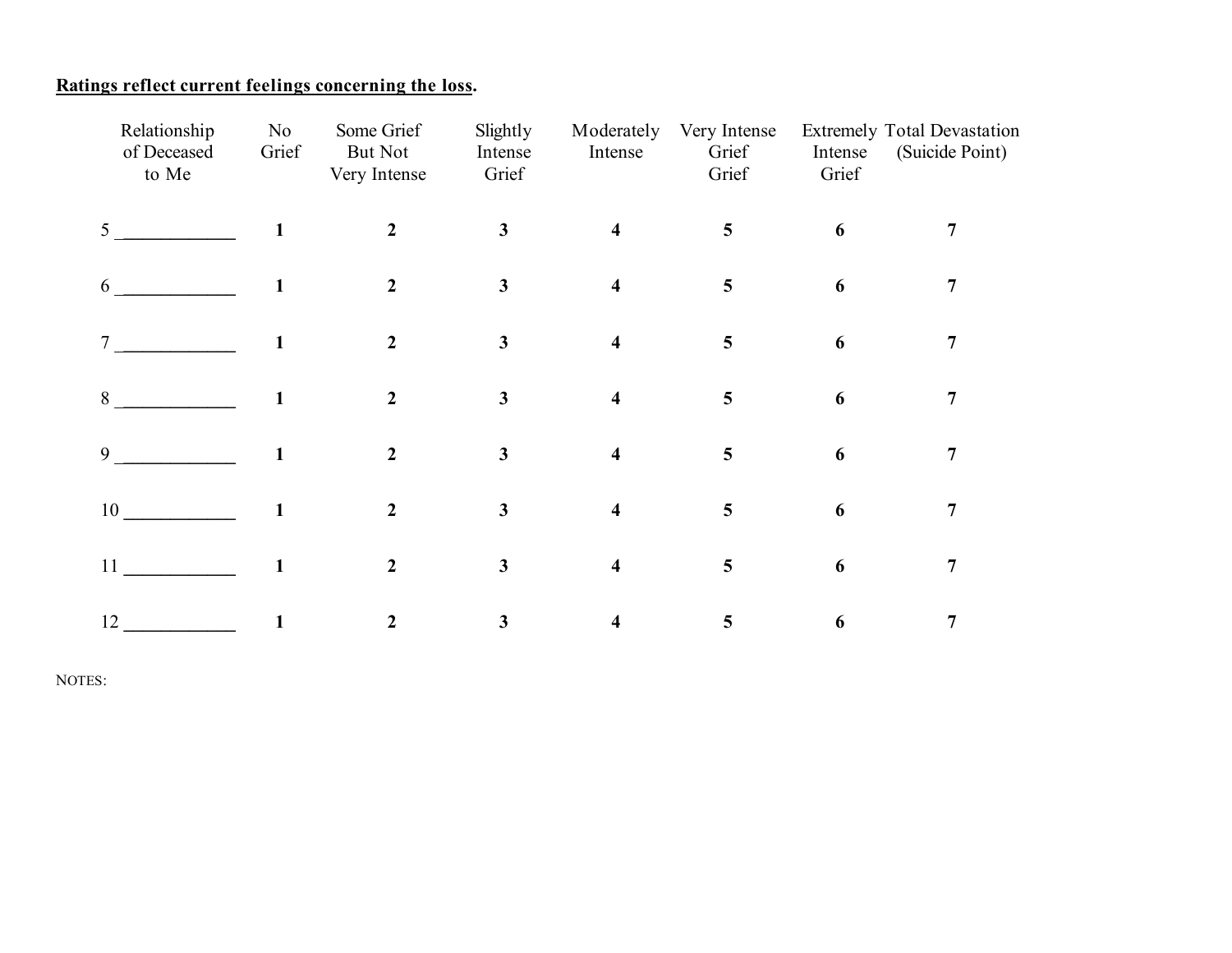## **Ratings reflect current feelings concerning the loss.**

| Relationship<br>of Deceased<br>to Me | N <sub>0</sub><br>Grief | Some Grief<br><b>But Not</b><br>Very Intense | Slightly<br>Intense<br>Grief | Moderately<br>Intense   | Very Intense<br>Grief<br>Grief | Intense<br>Grief | Extremely Total Devastation<br>(Suicide Point) |
|--------------------------------------|-------------------------|----------------------------------------------|------------------------------|-------------------------|--------------------------------|------------------|------------------------------------------------|
| 13                                   |                         | $\mathbf{2}$                                 | $\mathbf{3}$                 | $\overline{\mathbf{4}}$ | 5                              | 6                | 7                                              |
| 14                                   |                         | $\overline{2}$                               | $\mathbf{3}$                 | $\overline{\mathbf{4}}$ | 5                              | 6                | 7                                              |
| 15                                   |                         | $\overline{2}$                               | $\mathbf{3}$                 | $\overline{\mathbf{4}}$ | 5                              | 6                | 7                                              |
| 16                                   | 1                       | $\mathfrak{D}$                               | 3                            | $\overline{\mathbf{4}}$ | 5                              | 6                | 7                                              |
| 17                                   | 1                       | $\mathcal{L}$                                | $\overline{\mathbf{3}}$      | $\overline{\mathbf{4}}$ | 5                              | 6                | 7                                              |
| 18                                   |                         | 2                                            | $\mathbf{3}$                 | $\overline{\mathbf{4}}$ | 5                              | 6                | 7                                              |
| 19                                   |                         | $\mathbf{2}$                                 | $\mathbf{3}$                 | $\overline{\mathbf{4}}$ | 5                              | 6                | 7                                              |
| 20                                   |                         | 2                                            | 3                            | $\overline{\mathbf{4}}$ | 5                              | 6                | $\overline{7}$                                 |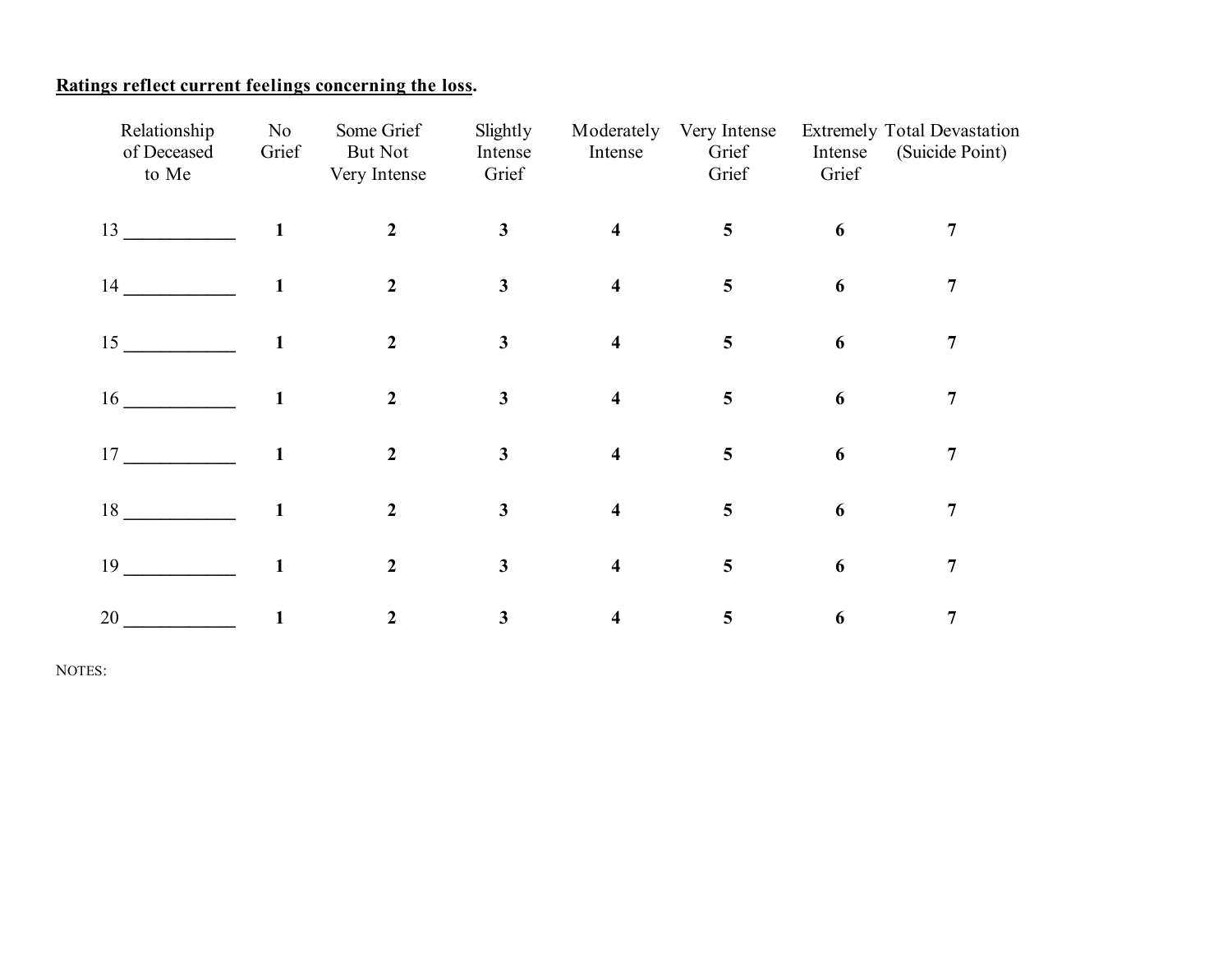20. We would like you now to list the causes of death for all of the individuals listed in questions 12 (page 11 - 13) and 19 (p. 19 - 21). (It would probably be helpful to list the individuals again; please be sure that the numbers correctly correspond.) Also indicate if the loss was sudden (unexpected; e.g., due to an accident) or not sudden (expected; due to an illness lasting more than 7 days). If the individual had been ill for some time, but you only learned of the illness 7 days or less before the loss occurred, then please indicate sudden. (Feel free to add additional sheets or notes.)

| DECEASED INDIVIDUAL | <b>CAUSE OF DEATH</b>                                                                                                                                                                                                                |        | <b>NATURE OF LOSS</b><br>(Circle One) |
|---------------------|--------------------------------------------------------------------------------------------------------------------------------------------------------------------------------------------------------------------------------------|--------|---------------------------------------|
| 1. TWIN             | <u> 1989 - Johann Barn, mars ann an t-Alban an t-Alban ann an t-Alban ann an t-Alban ann an t-Alban ann an t-Alban ann an t-Alban ann an t-Alban ann an t-Alban ann an t-Alban ann an t-Alban ann an t-Alban ann an t-Alban ann </u> | Sudden | Not Sudden                            |
|                     | <u> 1999 - Johann Harry Harry Harry Harry Harry Harry Harry Harry Harry Harry Harry Harry Harry Harry Harry Harry</u>                                                                                                                | Sudden | Not Sudden                            |
|                     |                                                                                                                                                                                                                                      | Sudden | Not Sudden                            |
| $4. \_$             |                                                                                                                                                                                                                                      | Sudden | Not Sudden                            |
| 5.                  |                                                                                                                                                                                                                                      | Sudden | Not Sudden                            |
|                     |                                                                                                                                                                                                                                      | Sudden | Not Sudden                            |
|                     | <u> 1989 - John Harry Harry Harry Harry Harry Harry Harry Harry Harry Harry Harry Harry Harry Harry Harry Harry Harry Harry Harry Harry Harry Harry Harry Harry Harry Harry Harry Harry Harry Harry Harry Harry Harry Harry Harr</u> | Sudden | Not Sudden                            |
|                     |                                                                                                                                                                                                                                      | Sudden | Not Sudden                            |
|                     |                                                                                                                                                                                                                                      | Sudden | Not Sudden                            |
|                     |                                                                                                                                                                                                                                      | Sudden | Not Sudden                            |
|                     |                                                                                                                                                                                                                                      | Sudden | Not Sudden                            |
| 12.                 |                                                                                                                                                                                                                                      | Sudden | Not Sudden                            |
| NOTES:              |                                                                                                                                                                                                                                      |        |                                       |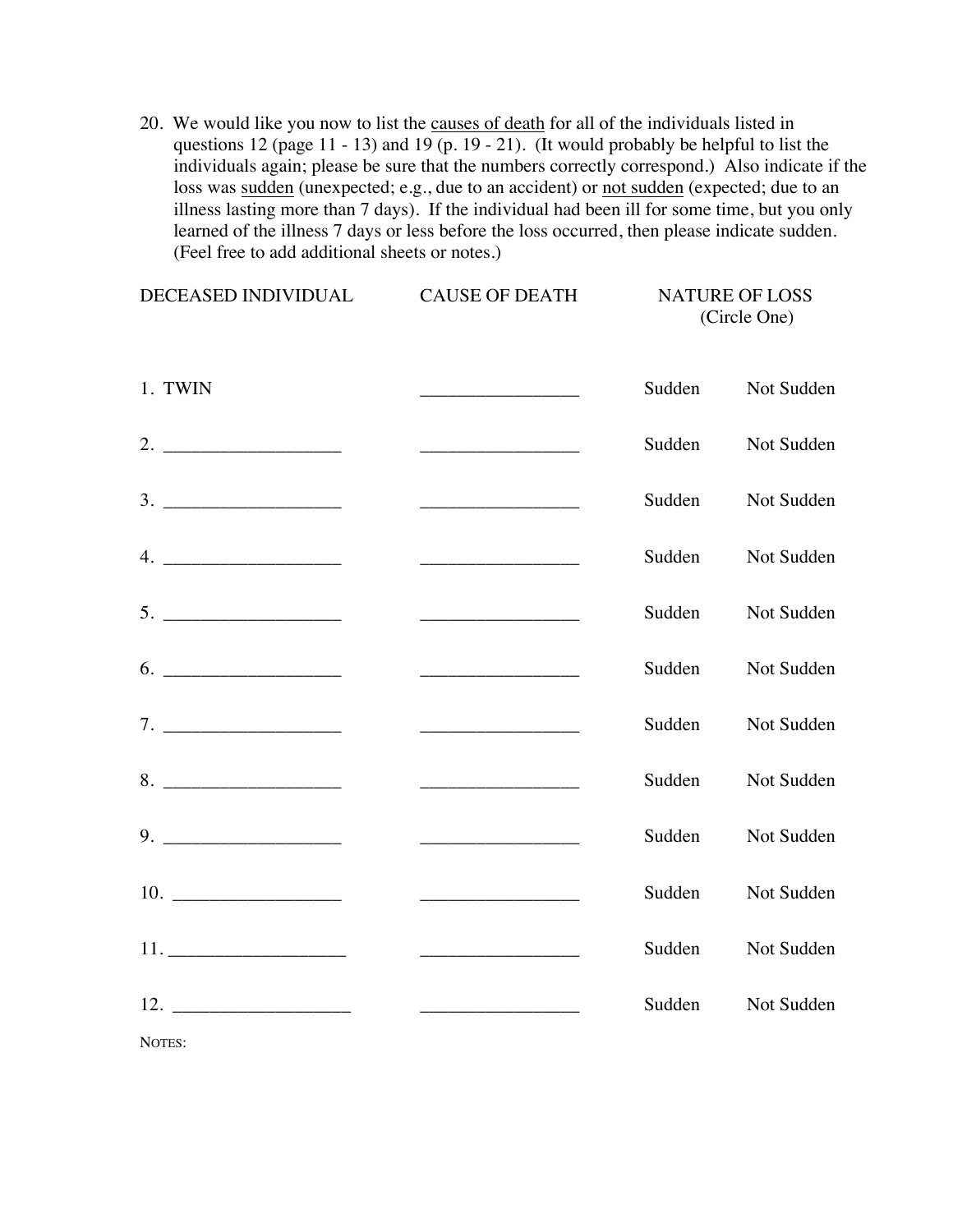DECEASED INDIVIDUAL CAUSE OF DEATH NATURE OF LOSS

(Circle One)

|                                                                                                                       |        | Sudden Not Sudden |
|-----------------------------------------------------------------------------------------------------------------------|--------|-------------------|
|                                                                                                                       | Sudden | Not Sudden        |
|                                                                                                                       | Sudden | Not Sudden        |
|                                                                                                                       | Sudden | Not Sudden        |
| <u> 1980 - Jan Barbara, manazarta da kasas da shekara 1980 - Andrea Santa Barbara a Santa Barbara a Santa Barbara</u> | Sudden | Not Sudden        |
|                                                                                                                       | Sudden | Not Sudden        |
|                                                                                                                       | Sudden | Not Sudden        |
|                                                                                                                       | Sudden | Not Sudden        |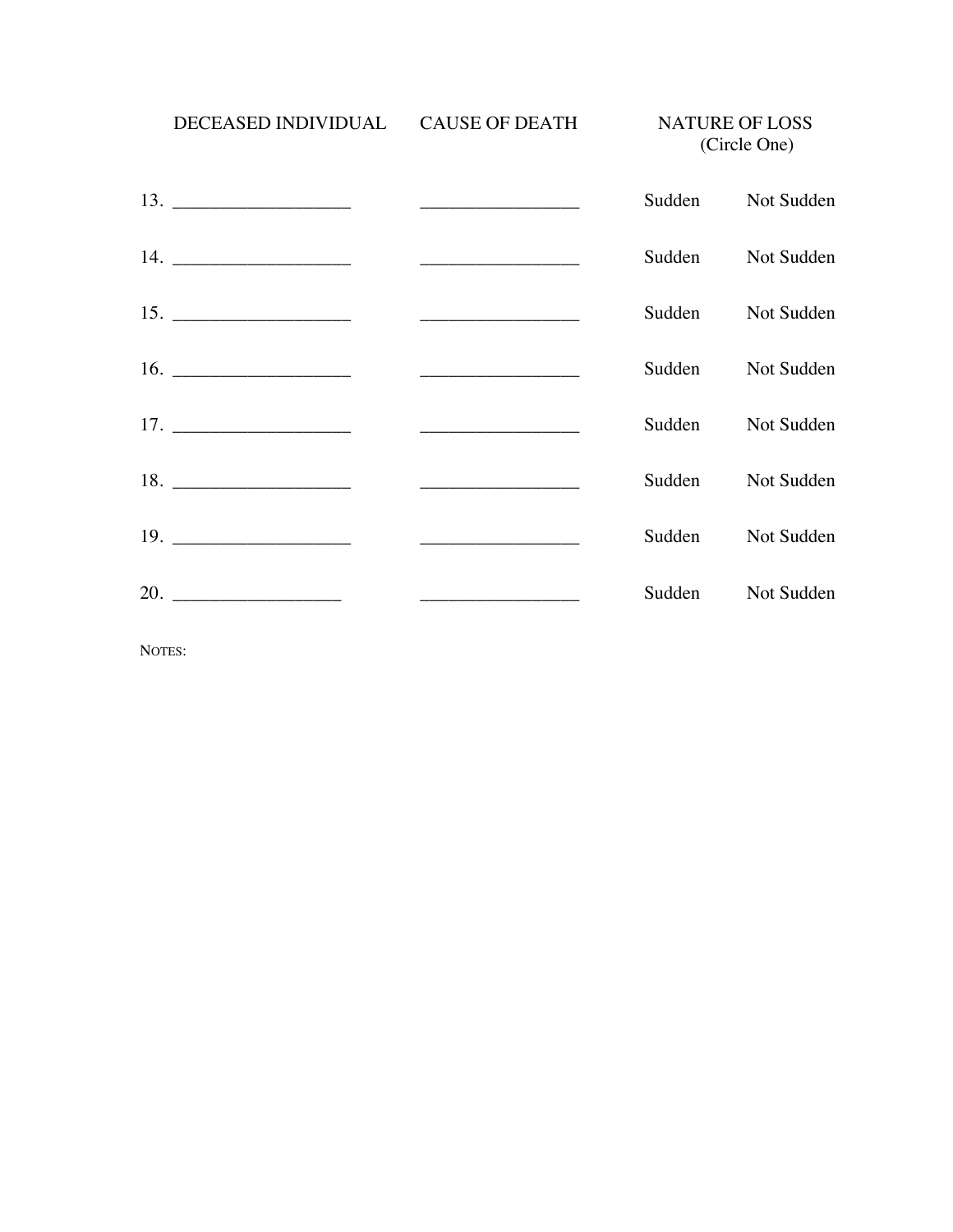### 21. Physical Health History Timeline

Please circle the answer that best describes your general physical health:

\_\_\_\_\_\_\_\_\_\_\_\_\_\_\_\_\_\_\_\_\_\_\_\_\_\_\_\_\_\_\_\_\_\_\_\_\_\_\_\_\_\_\_\_\_\_\_\_\_\_\_\_\_\_\_\_\_\_\_\_\_\_\_\_\_\_\_\_

\_\_\_\_\_\_\_\_\_\_\_\_\_\_\_\_\_\_\_\_\_\_\_\_\_\_\_\_\_\_\_\_\_\_\_\_\_\_\_\_\_\_\_\_\_\_\_\_\_\_\_\_\_\_\_\_\_\_\_\_\_\_\_\_\_\_\_\_

\_\_\_\_\_\_\_\_\_\_\_\_\_\_\_\_\_\_\_\_\_\_\_\_\_\_\_\_\_\_\_\_\_\_\_\_\_\_\_\_\_\_\_\_\_\_\_\_\_\_\_\_\_\_\_\_\_\_\_\_\_\_\_\_\_\_\_\_

\_\_\_\_\_\_\_\_\_\_\_\_\_\_\_\_\_\_\_\_\_\_\_\_\_\_\_\_\_\_\_\_\_\_\_\_\_\_\_\_\_\_\_\_\_\_\_\_\_\_\_\_\_\_\_\_\_\_\_\_\_\_\_\_\_\_\_\_

**One year before** the loss of your twin:

| a Excellent        | $d \dots$ Fair |
|--------------------|----------------|
| $b \ldots$ Good    | $e \dots$ Poor |
| $c \ldots$ Average |                |

If you answered **d** or **e**, please list symptoms \_\_\_\_\_\_\_\_\_\_\_\_\_\_\_\_\_\_\_\_\_\_\_\_\_\_\_\_\_\_\_\_

### **1-2 months before** the loss of your twin:

| $a \dots$ Excellent | $d \ldots$ Fair |
|---------------------|-----------------|
| $b \ldots$ Good     | $e \dots$ Poor  |
| $c \ldots$ Average  |                 |

If you answered **d** or **e**, please list symptoms \_\_\_\_\_\_\_\_\_\_\_\_\_\_\_\_\_\_\_\_\_\_\_\_\_\_\_\_\_\_\_\_

### **1-2 months after** the loss of your twin:

| $a \dots$ Excellent | $d \dots$ Fair  |
|---------------------|-----------------|
| $b \ldots$ Good     | $e \ldots$ Poor |
| $c \ldots$ Average  |                 |

If you answered **d** or **e**, please list symptoms \_\_\_\_\_\_\_\_\_\_\_\_\_\_\_\_\_\_\_\_\_\_\_\_\_\_\_\_\_\_\_\_

### **One year after** the loss of your twin:

| a Excellent     | $d \ldots$ Fair |
|-----------------|-----------------|
| $b \ldots$ Good | $e \dots$ Poor  |
| $\lambda$       |                 |

c . . . Average

If you answered **d** or **e**, please list symptoms \_\_\_\_\_\_\_\_\_\_\_\_\_\_\_\_\_\_\_\_\_\_\_\_\_\_\_\_\_\_\_\_

### **Currently**:

a . . . Excellent d . . . Fair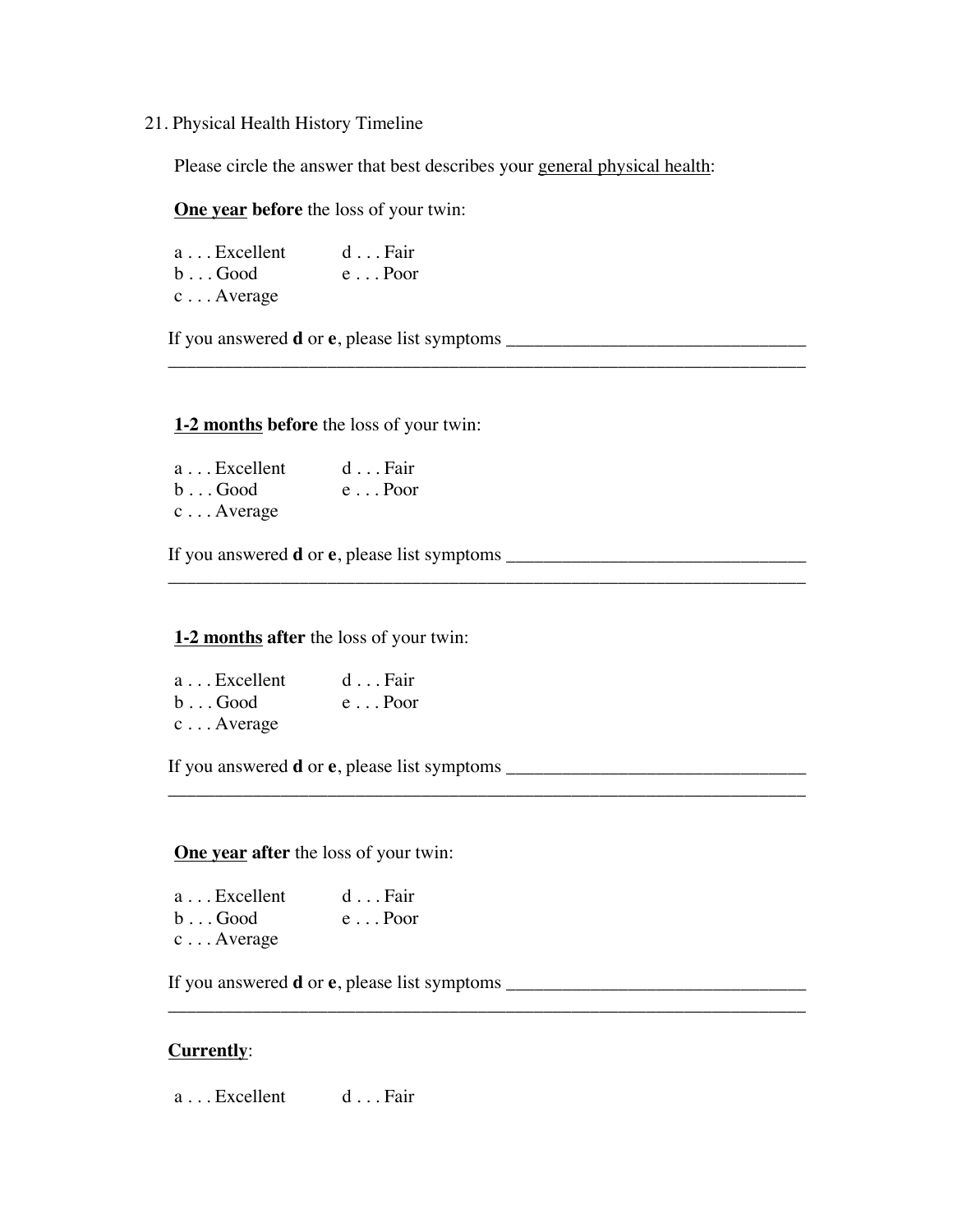$b \ldots$  Good e  $\ldots$  Poor c . . . Average

If you answered **d** or **e**, please list symptoms \_\_\_\_\_\_\_\_\_\_\_\_\_\_\_\_\_\_\_\_\_\_\_\_\_\_\_\_\_\_\_\_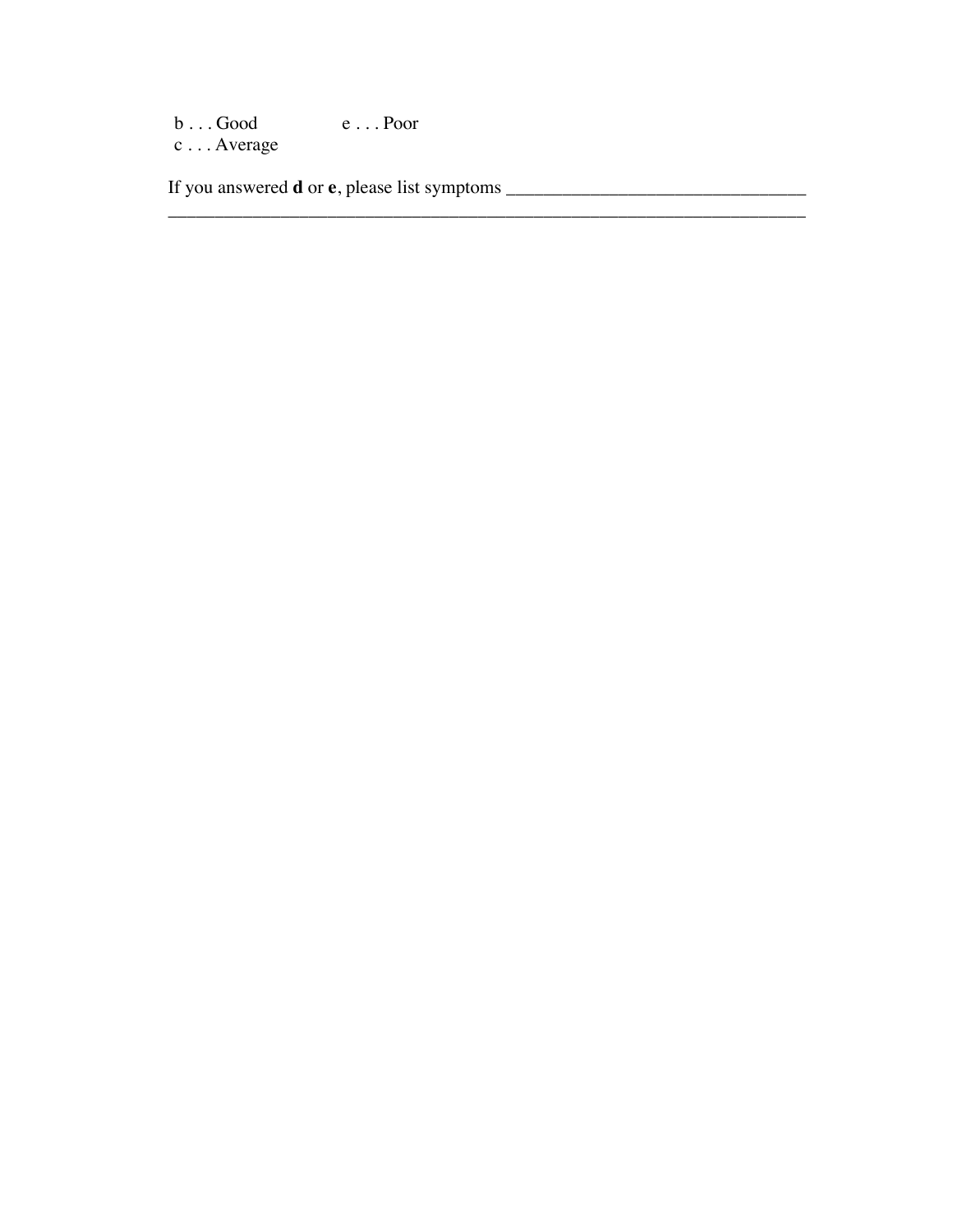## 22. Marital/Relationship Timeline

Please circle the answer that best describes your marital/relationship status:

**One year before** the loss of your twin:

| $a \dots$ Single    | $d \ldots$ Separated                    |
|---------------------|-----------------------------------------|
| $b \ldots$ Married  | $e \dots$ In a significant relationship |
| $c \ldots$ Divorced | f Other:                                |

### **1-2 months before** the loss of your twin:

| $a \dots$ Single    | $d \ldots$ Separated                    |
|---------------------|-----------------------------------------|
| $b \ldots$ Married  | $e \dots$ In a significant relationship |
| $c \ldots$ Divorced | f Other:                                |

### **1-2 months after** the loss of your twin:

| $a \dots$ Single    | $d \ldots$ Separated                    |
|---------------------|-----------------------------------------|
| $b \ldots$ Married  | $e \dots$ In a significant relationship |
| $c \ldots$ Divorced | f $Other:$                              |

## **One year after** the loss of your twin:

| $a \dots$ Single    | $d \ldots$ Separated                     |
|---------------------|------------------------------------------|
| $b \ldots$ Married  | $e \ldots$ In a significant relationship |
| $c \ldots$ Divorced | f $Other:$                               |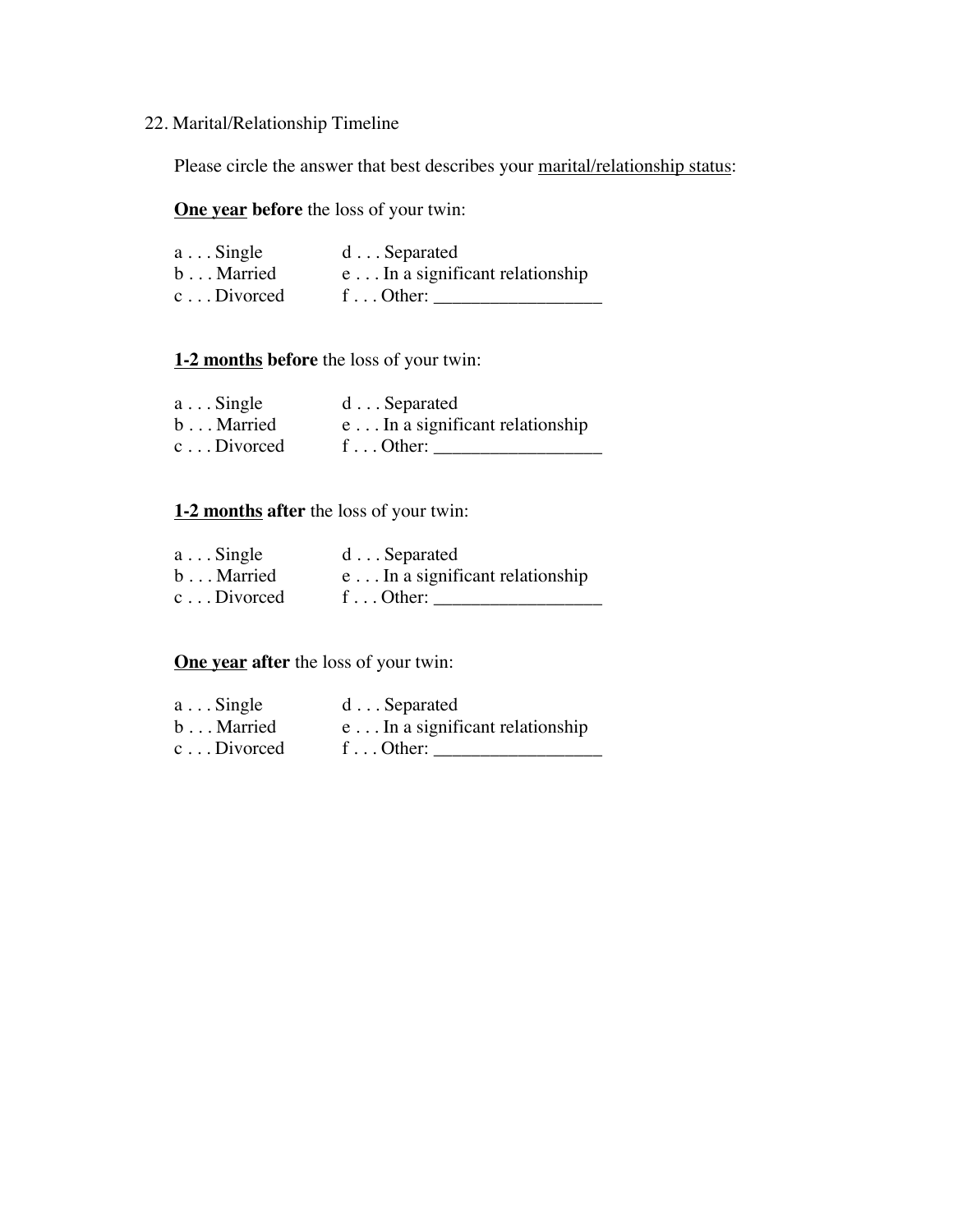23. If you think that there are questions which should be included in a survey of this type, but which have been left out, please write them and answer them. This will greatly help us in learning more about this important area.

QUESTION:

ANSWER:

Thank you again for answering this questionnaire. If you know of any other individuals who have lost their twins and believe they would benefit from participation in this research, we request that you kindly provide their names and addresses, or provide them with our address and telephone number, which is given below.

| NAME:   | <u> 1980 - Jan Barnett, margaret amerikan basar dan berasal dari personal dan berasal dan berasal dan berasal dan</u> |  |  |
|---------|-----------------------------------------------------------------------------------------------------------------------|--|--|
| STREET: |                                                                                                                       |  |  |
| CITY:   |                                                                                                                       |  |  |
|         | COUNTRY:                                                                                                              |  |  |
|         |                                                                                                                       |  |  |

We would greatly appreciate photographs of you and your twin, if available -- they will be returned.

Sincerely,

Dr. Nancy L. Segal CSU Fullerton Department of Psychology Fullerton, California 91834 USA (657) 278-2142 (telephone) (657) 278-7134 (fax) NSEGAL@FULLERTON.EDU (email)